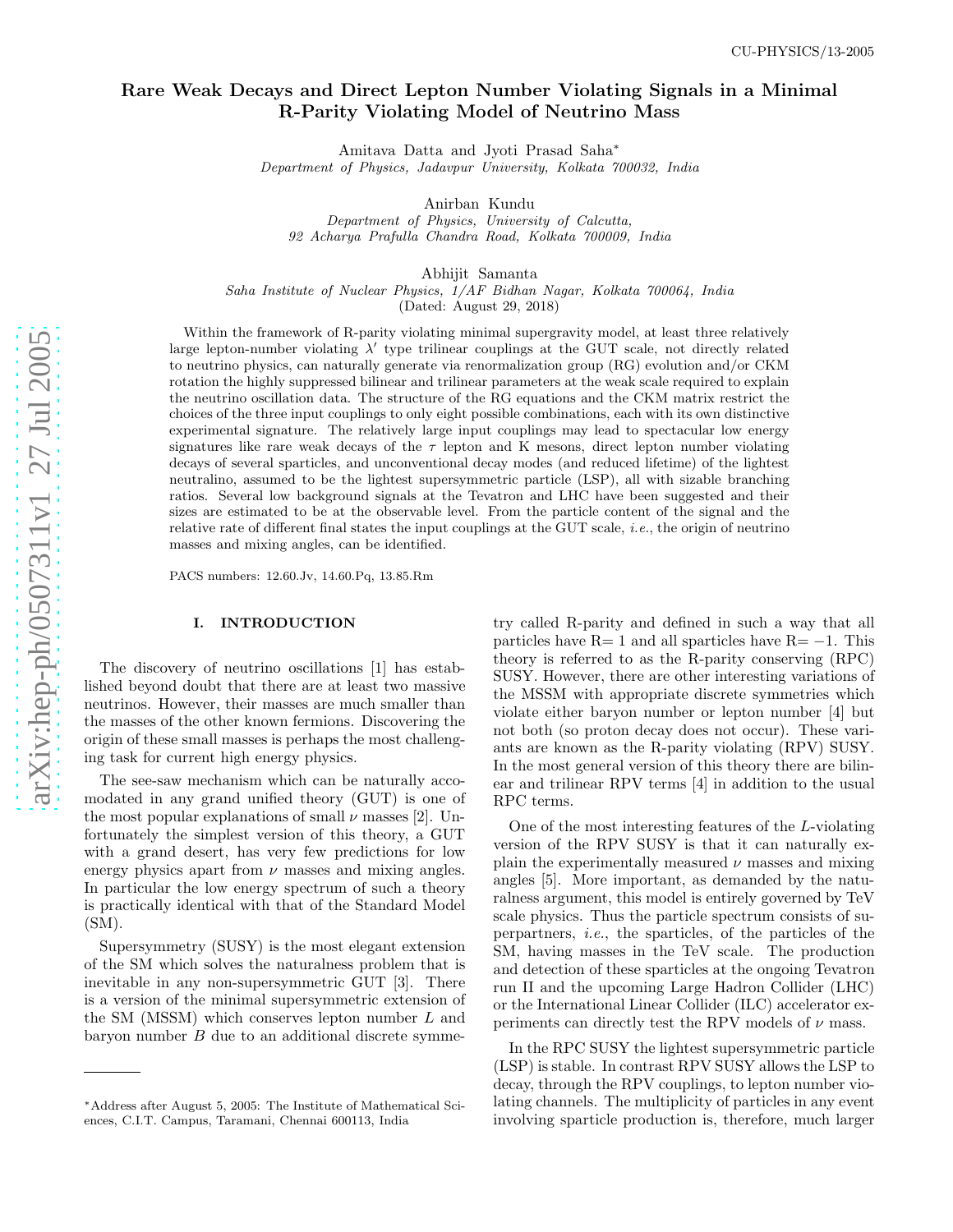on the average. The other characteristic signatures [4] of RPV SUSY are single production of sparticles, direct decays of sparticles via lepton number violating channels, and in particular the decay of the lighter top squark [4, 6– 9].

In addition to the above direct tests, indirect signatures of RPV or RPC SUSY can be obtained through rare weak processes such as highly suppressed K, B, D, or  $\tau$  decays or decays forbidden in the SM [4, 10, 11]. The standard signal is an abnormal enhancement of the branching ratio (BR) and/or significant change of CP asymmetries compared to the SM expectations [12]. Moreover the observed  $K^0 - \overline{K}{}^0$  and  $B^0 - \overline{B}{}^0$  mixings put strong constraints on RPV parameters [13–15] as we shall see later. It should be emphasized that RPC SUSY can contribute to these processes only at the loop level, while RPV SUSY can contribute at the tree level. The latter contributions can, therefore, be potentially large and predict significant deviation of various observables from the corresponding predictions in the SM.

No evidence of RPV or RPC SUSY has so far been found either through direct or indirect methods. This leads to bounds on the parameter space of RPV SUSY [4, 16]. Particularly interesting are the bounds on the trilinear RPV couplings which control the size of various direct or indirect signatures. Some of these bounds, derived before the advent of the highly constrained neutrino oscillation data [1] or of precise cosmological observations [17], were remarkably weak and the corresponding RPV couplings could be as large as allowed by the perturbative nature of the theory! The magnitudes of direct or indirect signatures of RPV SUSY based on these bounds were, therefore, overestimated.

Many authors have revisited the bounds in the light of the neutrino data [18–20]. A major problem of the most general RPV model is that the number of free parameters are even larger than the almost unmanagably big parameter space of the RPC MSSM. In order to make the analysis tractable additional simplifying assumptions restricting the parameter space of the RPV sector were employed.

One approach is to consider a few selected benchmark scenarios of  $\nu$  oscillation. Each scenario consists of a minimal set of RPV bilinear and trilinear couplings at the weak scale, the number of parameters being just enough to cope with the oscillation data [18]. Upper bounds on the parameters belonging to each set were then obtained by a global analysis of the  $\nu$  oscillation data.

In this paper we shall focus on the scenario with three bilinear  $\kappa_i$  and three L-violating trilinear  $\lambda'_{i33}$  couplings (the leptonic index  $i$  will run from 1 to 3 in the entire paper). While the bilinears generate a tree-level mass matrix for the neutrinos, the trilinears generate such a matrix at the one loop level. The upper bounds on the  $\lambda'$  couplings turn out to be rather strong ( $\sim 10^{-4}$ ) [18]. As a result the contributions of these couplings to most low energy processes except LSP decay are negligible. One notable exception is the direct RPV decay of the lighter top squark [8, 9] if it happens to be the next to lightest supersymmetric particle (NLSP), a theoretically well-motivated scenario. This is so because the competing RPC decays of the top squark NLSP are also naturally suppressed (see Section V for the details). Of course other RPV phenomena at observable levels can be accommodated in ad hoc models by arbitrarily adding other relatively large couplings not directly related to  $\nu$  phenomenology. Such phenomena, however, are not correlated in any way with the  $\nu$  sector and, hence, can throw no light on the origin of  $\nu$  masses and mixing angles.

Another attractive approach is to assume that the fundamental theory at some high scale, say the GUT scale  $M_G$ , has a small number of parameters, of RPV or RPC type. A larger set of parameters required by low energy phenomenology, including  $\nu$  oscillation, can be generated at the weak scale via the renormalization group (RG) evolution of these parameters. One popular way is to consider the usual boundary conditions at  $M_G$  of the minimal supergravity (mSUGRA) model along with three bilinear RPV parameters only [21]. However, these models have very little predictive power beyond LSP decay which has been studied in detail [22].

Subsequently the full set of both bilinear and trilinear RPV couplings were also included in the analysis [23]. A recent work [20] have obtained strong bounds on  $\lambda'$ couplings from the WMAP [17] constraints on the sum of  $\nu$  masses. They extended the conventional mSUGRA boundary conditions at  $M<sub>G</sub>$  minimally by adding only one non-zero  $\lambda'$  couping.

It should be noted that the conventional GUTs do not include gravity. Thus any GUT may be regarded as an effective theory embedded in a more fundamental theory of gravity. It is quite conceivable that this theory will lead to non-renormalizable opoerators at  $M_G$  suppressed by a heavy mass scale [24]. When the GUT symmetry is broken down and some heavy Higgs fields develop vacuum expectation values (VEV), bilinear and/or trilinear RPV interactions are generated at  $M<sub>G</sub>$ . The magnitudes of these parameters depend, among other things, on these VEVs. Due to our rather limited knowledge of the high scale physics at the moment the magnitudes of the induced RPV parameters cannot be computed from first principles. However, it is quite possible that only a small subsets of these parameters have numerically significant magnitudes. At the moment a meaningful question would be to ask what is the smallest set of RPV parameters which can account for low energy phenomenology including neutrino physics. The magnitudes of these parameters can be restricted by low energy data.

In the model of ref. [20] the single  $\lambda'$  coupling at  $M_G$ induce RPV bilinears at the weak scale via RG evolution. This in turn induces one tree level  $\nu$  mass at the weak scale incompatible with the WMAP bound unless the input  $\lambda'$  coupling is very tightly bounded from above. It turns out that almost all the  $27 \lambda'$  couplings have tiny upper bounds [20] so that the predictions for the indirect signatures of RPV and/or the direct RPV decays of the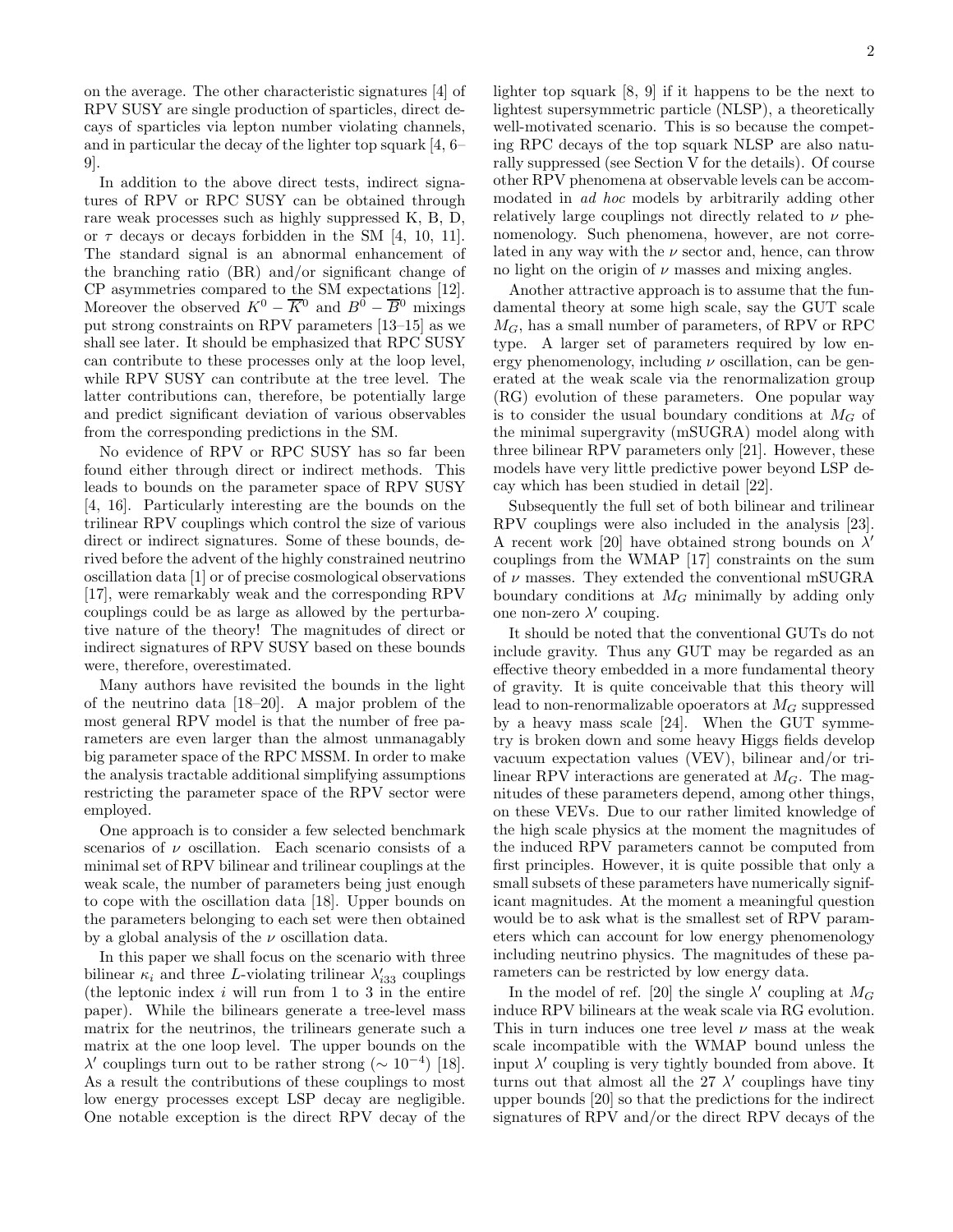sparticles, except for the LSP, are not at observable levels attainable in the foreseeable future.

However, a single  $\lambda'$ -type coupling cannot generate the full  $3 \times 3$  neutrino mass matrix at the weak scale with contributions from both tree and one loop amplitudes, which could in principle be of the same order of magnitude. Thus the stringent bounds of [20], though highly suggestive, should not be regarded as a general conclusion following from the RPV models of  $m_{\nu}$ .

In this paper we propose a novel mechanism with a minimal set of relatively large  $\lambda'$  couplings, not directly *related* to  $\nu$  masses, as inputs at  $M_G$ . Thanks to flavor violating effects like non-diagonal Yukawa coupling matrices, this minimal set at  $M_G$  can induce, via RG evolution, several new non-zero  $\lambda'$  couplings in the weak or flavor basis at the weak scale with naturally suppressed magnitudes. The couplings in the physical or mass basis are obtained by applying appropriate Cabibbo-Kobayashi-Maskawa (CKM) rotations. In addition several RPV bilinear terms are generated, even though they are zero at  $M_G$  according to the chosen boundary conditions. While some of the naturally suppressed induced RPV parameters can take care of the  $\nu$  oscillation data, some relatively large  $\lambda'$  couplings corresponding to the inputs at  $M_G$  exist at the weak scale with spectacular testable consequences for low energy physics.

It should, however, be emphasized that the choices of the minimal input sets are indeed very much restricted. This will be explained in Section III by analyzing the structures of the RG equations and the CKM matrix and by taking into account the experimental constraints currently available.

As an illustrative example we focus on the benchmark scenario consisting of three bilinear parameters  $\kappa_i$ , and three trilinear couplings  $\lambda'_{i33}$  [18] at the weak scale. We find that the set of input couplings for inducing this benchmark scenario should be of the form  $\lambda'_{ij3}$ ,  $i = 1, 2, 3$ and  $j = 1, 2$ . Any three of these six input couplings bearing different lepton indices provide the minimal set we wish to find out.

For the purpose of illustration we have focussed on a particular benchmark scenario of  $\nu$  oscillation. One can in principle start with other appropriately chosen minimal set of input parameters (e.g., three  $\lambda$  type couplings) at  $M_G$  having relatively large magnitudes and induce the the desired benchmark scenario (*i.e.*,  $\kappa_i$  and  $\lambda_{i33}$ , [18]) at the weak scale if CKM like flavor violation in the lepton sector is taken into account. Of course  $\nu$  phenomenology alone cannot distinguish between various benchmark scenarios, but the phenomenology of the input couplings, which we shall discuss next, automatically points to the underlying model of  $\nu$  oscillations.

The magnitudes of the input couplings can in principle be determined by the data on  $\nu$  masses and mixing angles [1]. Unfortunately the detailed predictions for the  $\nu$ sector depend also on the parameters of the RPC sector (see below for the details). Practically no information on these parameters are available at the moment.

able on the RPC sector from the measurement of sparticle masses and BRs at Tevatron run II and LHC. Moreover,  $\nu$  data will become more precise in course of time. Only then a complete phenomenological fit of the model parameters to the oscillation data can be possible. For the time being, in order to estimate the size of the signals predicted by our model, mainly for the purpose of illustration, we have restricted the input couplings in a rough way. We require that the magnitudes of the input couplings at  $M_G$  be such that the induced parameters at the weak scale related to the neutrino sector satisfy the upper bounds derived in [18] from oscillation data. More discussions on this point can be found in Sections II and V.

The main thrust of this paper is to identify the minimal sets of input couplings at  $M<sub>G</sub>$  which are still allowed to be relatively large in spite of the severe constraints from  $\nu$  oscillation data. We then examine the interesting rare weak decays and collider signatures, including direct RPV decays of sparticles other than the LSP or the top squark, which are allowed to be at the observable level in our model.

In general the elements of the Yukawa coupling matrices in the up and the down quark sector, denoted by  $Y_u$ and  $Y_d$  respectively, cannot be determined from the quark masses and the measured magnitudes of the elements of the CKM elements. On the other hand, these matrices appear explicitly in the RG equations. Quite often additional simplifying assumptions on the structures of the quark mass matrices are introduced so that the elements of  $Y_u$  and  $Y_d$  are calculable from the observables.

In the first part of our analysis, summarized in the above paragraphs, we have assumed that the quark mass matrices have a particular texture such that the CKM matrix is identical to the mixing matrix in the up quark sector [20, 25]. If on the other hand a scenario with mixing restricted to the down quark sector is considered, the magnitudes of the input couplings at  $M<sub>G</sub>$  are very severely restricted by the bounds of [18] and can hardly lead to any observable low energy phenomenology apart from the LSP decay. This feature of the second scenario has also been noted in [20], though their conclusion was based on a model with a single neutrino mass.

We then take a more phenomenological approach and assume that some RPV bilinears as well as  $\lambda'$  couplings in the weak basis, not directly related to  $\nu$  physics, are generated at low energies with relatively large magnitudes by some high scale physics which is not necessarily of supergravity type. Starting from a limited number of input coupling sets at the weak scale, which are different in general from the ones obtained in the first scenario, the parameters required to explain the oscillation data can in principle be generated through CKM rotations. However, such rotations will generate other parameters as well. Using the currently available constraints on the elements of the CKM matrix [26] and those on the product RPV couplings arising from  $K^0 - \overline{K}{}^0$  and  $B^0 - \overline{B}{}^0$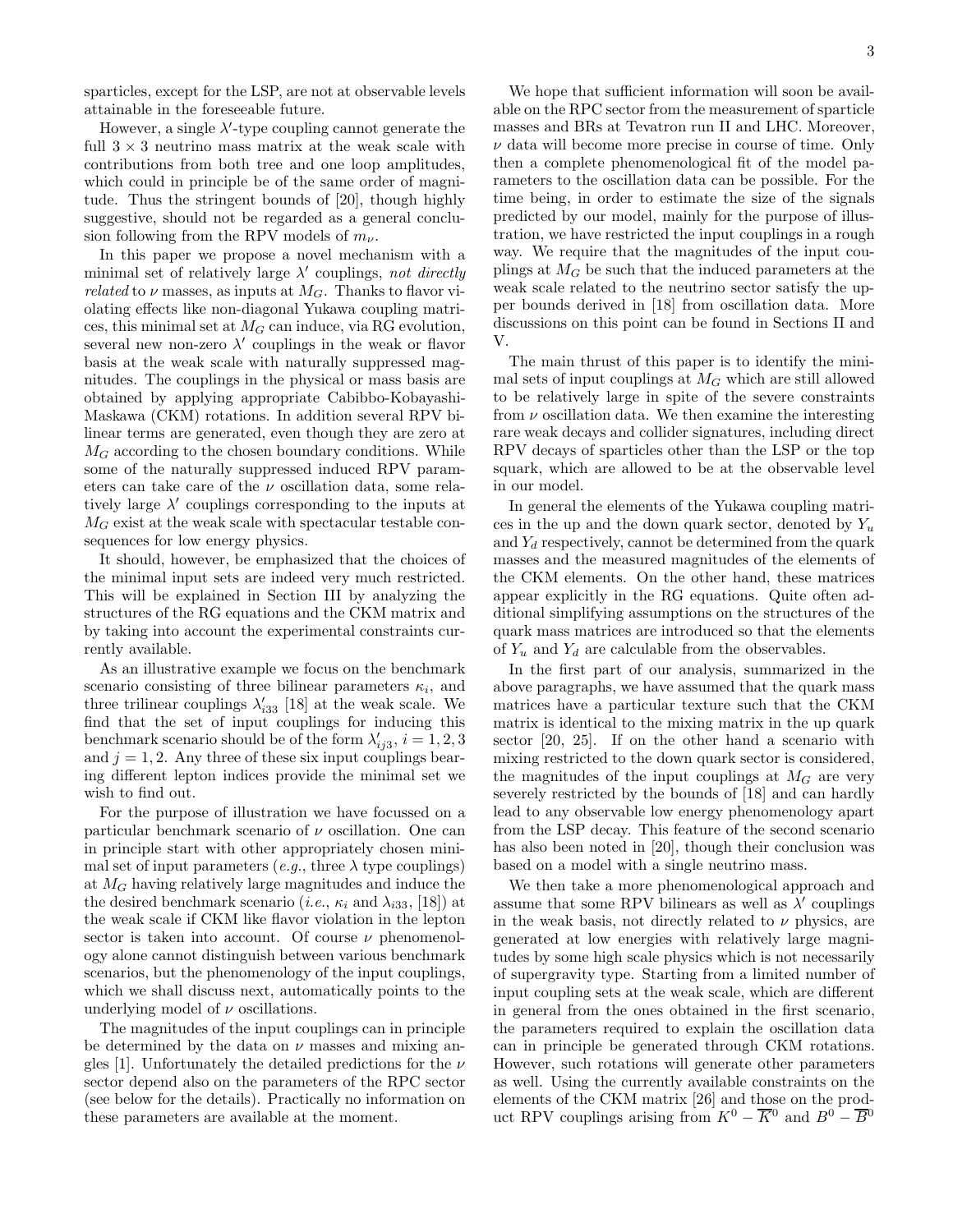mixing, we find that the input couplings are so severely restricted that neither the rare decays nor the direct lepton number violating decays of sparticles (other than the decay of the top squark or the LSP) triggered by them will be observable. However, both the top squark and the LSP decays will have distinctive features characteristic of the second scenario which will be discussed in detail.

The plan of the paper is as follows. In Section II we establish the notation, and discuss briefly the methodology of solving the relevant RG equations and determination of the physical RPV couplings from the ones in the weak basis generated by RG evolution in Scenario I (mixing restricted to the up quark sector). In Section III we identify the relatively large input trilinear RPV couplings at  $M_G$  in Scenario I which can induce at the weak scale the naturally suppressed parameters for neutrino oscillations and other interesting couplings via RG evolution and CKM rotation. In Section IV we discuss the testable predictions of our model for rare decays. In Section V the RPV decays of the top squark, the LSP, and other sparticles, and their collider signatures have been analyzed. In Section VI the phenomenological model at the weak scale in Scenario II (mixing restricted to the down quark sector) and its observable consequences are examined. Our conclusions are summarized in the last Section.

## II. RG EVOLUTION AND CKM ROTATION OF THE RPV COUPLINGS

With an eye on the neutrino phenomenology, we confine ourselves to L-violating couplings only. There are three such terms in the superpotential:

$$
W_{\nparallel} = \lambda_{ijk} L_i L_j E_k^c + \lambda'_{ijk} L_i Q_j D_k^c + \kappa_i L_i H_2 \qquad (1)
$$

where  $L, E, Q, D$  and  $H_2$  stand for doublet lepton, singlet charged lepton, doublet quark, singlet down-type quark, and the second Higgs doublet (that gives mass to the top quark) superfields, and i, j,  $k = 1, 2, 3$  are generation indices. The first term is antisymmetric in  $i$  and  $j$ .

Regarding the RG evolution of the RPV couplings, we follow [20] and refer the reader to this paper for the details. The anomalous dimensions of the standard Yukawa couplings as well as of the RPV couplings, and the  $\beta$ functions, including that of the bilinear terms  $\mu$  and  $\kappa_i$ , are given in the appendix of [20], and we will not repeat them here.

For the benchmark scenarios at the weak scale we are interested in, it is sufficient to consider only the  $\lambda'_{ijk}$  type couplings at  $M_G$ . It is obvious from the RG equations that  $\lambda_{ijk}$ s are never generated from  $\lambda'_{ijk}$ s through RG equations and vice versa. However, even if the bilinear couplings  $\kappa_i$  are zero at the GUT scale, they will be generated at the weak scale mainly through a term in the RG equation that depends on the trilinear  $\lambda'_{ijk}$  couplings.

The first part of the procedure is to find the RPV parameters at the weak scale. This is done through a modified version of the code ISAJET v7.69 [27] to which we have added the RG equations for the RPV parameters. The steps are outlined below in brief.

• The gauge and Yukawa couplings are specified at the weak scale. We assume that the leptonic Yukawa matrix is diagonal. As discussed in the introduction some simplifying assumptions must be made about the structures of the Yukawa coupling matrices  $Y_u$  and  $Y_d$  in the quark sector so that their elements, which appear in the RG equations, can be directly determined from the quark masses and mixing angles. The quark Yukawa matrices at the weak scale are assumed to be real and symmetric so that the rotation matrices in left and right sectors are the same. In the most general case The Cabibbo-Kobayashi-Maskawa (CKM) matrix V is given by  $V = U_L^{\dagger} D_L$  where  $U_L$  and  $D_L$  are the rotation matrices for left-handed quark fields. Following earlier works [20, 25] we consider two scenarios: **Scenario I**:  $U_L = U_R = V^{\dagger}$ ,  $D_L = D_R = 1$ ; Scenario II:  $D_L = D_R = V$ ,  $U_L = U_R = 1$ .

Subject to the above assumptions the entries of the Yukawa matrices can be computed from

$$
(I) \mathbf{m}_d(M_Z) = [\mathbf{m}_d]_{\text{diag}}(M_Z),\n\mathbf{m}_u(M_Z) = V_{CKM}^* \cdot [\mathbf{m}_u]_{\text{diag}}(M_Z) \cdot V_{CKM}^T.
$$
\n
$$
(II) \mathbf{m}_d(M_Z) = V_{CKM}^* \cdot [\mathbf{m}_d]_{\text{diag}}(M_Z) \cdot V_{CKM}^T,
$$
\n
$$
(2)
$$

 $\mathbf{m}_u(M_Z) = [\mathbf{m}_u]_{\text{diag}}(M_Z).$ 

For simplicity, we neglect  $u$  and  $d$  quark masses. One can also neglect the second generation quark masses, and all lepton masses except that of  $\tau$ . The magnitude of the entries of the CKM matrix are taken from Particle Data Group 2004 [26], based on the unitarity of the matrix:

$$
V_{CKM} = \begin{pmatrix} 0.9739 - 0.9751 & 0.221 - 0.227 & 0.0029 - 0.0045 \\ 0.221 - 0.227 & 0.9730 - 0.9744 & 0.039 - 0.044 \\ 0.0048 - 0.014 & 0.037 - 0.043 & 0.999 - 0.9992 \end{pmatrix}.
$$
 (3)

For numerical calculations we consider the central value of each element, except  $V_{ub}$  and  $V_{td}$ .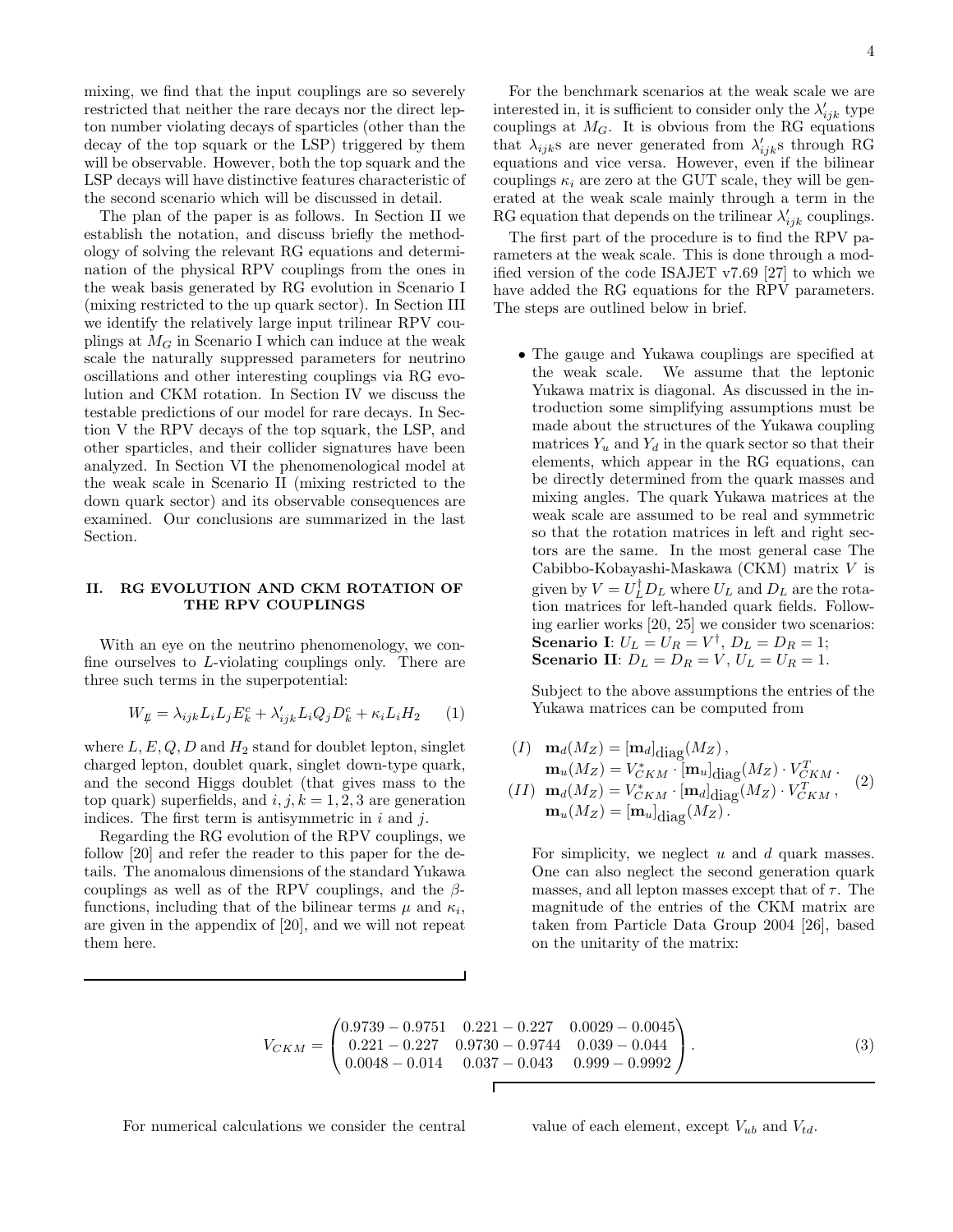• At the GUT scale the elements of  $Y_u$  and  $Y_d$  can be computed from the low energy inputs (eqs. (2) and (3)) via the RG equations following an iterative procedure [20]. The elements so computed will govern the RG evolutions of the RPV parameters. The numerical values of  $Y_u(M_G)$  and  $Y_d(M_G)$  in Scenario I will be presented in Section III.

Scenario II will be discussed in Section VI.

- The mSUGRA parameter space is specified by  $m_0$ , the common scalar mass,  $m_{1/2}$ , the common gaugino mass, tan  $\beta$ , the common trilinear term  $A_0$ , and sgn( $\mu$ ). We run all the gauge and Yukawa couplings upwards until  $g_1$  and  $g_2$  meet; that is taken to be the unification point. The strong coupling  $g_3$  is unified by hand at that point. It is checked whether  $g_3(M_Z)$  in turn goes outside the experimental range; it does not. The mSUGRA parameters used for the computation of various signals will be presented in Section V.
- At the GUT scale, all mSUGRA parameters are specified. We also specify some  $\lambda'$  type RPV couplings to be nonzero at  $M<sub>G</sub>$ . As we have mentioned earlier and shall further clarify in the next section, we need to specify at least three nonzero  $\lambda$ 's each with a different lepton index at the GUT scale and in the weak eigenbasis of the quark fields in order to successfully reproduce the  $\nu$  phenomenology at the weak scale.
- We run down to the weak scale, taking all threshold effects into account. It is ensured that the electroweak symmetry is radiatively broken determining thereby the magnitude of  $\mu$ . We also perform some sample checks on the scalar directions of the superpotenial at various energy scales so that no dangerous directions with unbounded or chargecolor breaking minima are encountered. Of course, this is not a serious objection if we live in a false vacuum, but the solution is not aesthetically pleasing.
- The above running of the input RPV couplings induce other trilinear and bilinear couplings at the weak scale including  $\kappa_i$  and  $\lambda'_{i33}$  required for the neutrino sector.
- One notes the crucial role the quark mixing matrices play: without them, no  $\lambda'_{ijk}$  which is zero at the GUT scale can acquire a nonzero value at the weak scale. This can easily be checked from the RG equations as given in [20]. Thus, with the CKM matrix, our minimal set of  $3 \lambda'$  couplings at the GUT scale can generate all 27 couplings to be nonzero at the weak scale. These couplings are in the *weak* eigenbasis and should be rotated by the proper quark mixing matrix to get the physical couplings in the mass eigenbasis. How this is done is shown in the next section.
- $\bullet$  The RG evolution of the input  $\lambda'$  couplings are by and large independent of the RPC sector of the mSUGRA parameters apart from tan  $\beta$  which relates the quark masses and the Yukawa couplings (eq. 2). The magnitudes of the  $\kappa_i$ s at the weak scale, however, also depend on the higgsino mass parameter  $\mu$  of the RPC sector. Usually the magnitude of this parameter is fixed by the radiative electroweak symmetry breaking condition [28]. This magnitude depends, among other things, on the assumption of a common soft breaking scalar mass  $m_0$  at  $M_G$ . There are ample reasons to believe that even within the supergravity framework the soft breaking masses for the Higgs sector and the sfermion sector may be significantly different [29, 30] at  $M_G$ . In such nonuniversal models the magnitude of  $\mu$  may be quite different from that in the mSUGRA model. This in turn introduces sizable uncertainties in the magnitudes of the bilinear RPV parameters. Moreover, both the tree level and one loop neutrino mass matrices depend on the mSUGRA input parameters which are poorly known at the moment.
- We have studied the variation of  $\lambda'_{ijk}$  and  $\kappa_i$  with  $\tan \beta$ . If  $\tan \beta$  is changed from 5 to 20, the couplings which are important in the study here, viz.,  $\lambda'_{i13}$ ,  $\lambda'_{i23}$  and  $\lambda'_{i33}$ , change by less than 10%. Hence our estimates of the sizes of various collider signals (Section V) remain practically unaffected. However,  $(Y_d)_{ij}$  at  $M_G$  changes significantly, and as a result there is an appreciable change in  $\kappa_i$ . Thus if one attempts to fit the  $\nu$  oscillation data precisely,  $\tan \beta$  dependence must be taken into account.
- We do not attempt a detailed RPV parameter fitting using the  $\nu$  oscillation data for reasons discussed in the last paragraph. We, however, ensure that the input RPV parameters have the right ballpark values by satisfying the following criteria:

(i) The bilinear couplings  $\kappa_i$ s at the weak scale, related to the elements of the tree level neutrino mass matrix, should not violate the upper limits  $(\sim 10^{-4}$  GeV) [18];

(ii) The magnitude of the trilinear couplings  $\lambda'_{i33},$ which are responsible for the one loop neutrino mass matrices, should also be bounded from above  $(< 1.5 \times 10^{-4})$ , so that the neutrino mass squared splittings and the mixing angles are reproduced.

Strictly speaking the bounds of [18] were derived for a common SUSY scale  $M_{SUSY} = 100$  GeV for all masses and mass parameters and should be modified when an mSUGRA mass spectrum is considered. But since we are mainly interested in right ballpark values only, we ignore possible changes in the bounds, which are not expected to be very drastic. Moreover, the bounds of [18] were derived in a basis in which the sneutrino VEVs vanish, whereas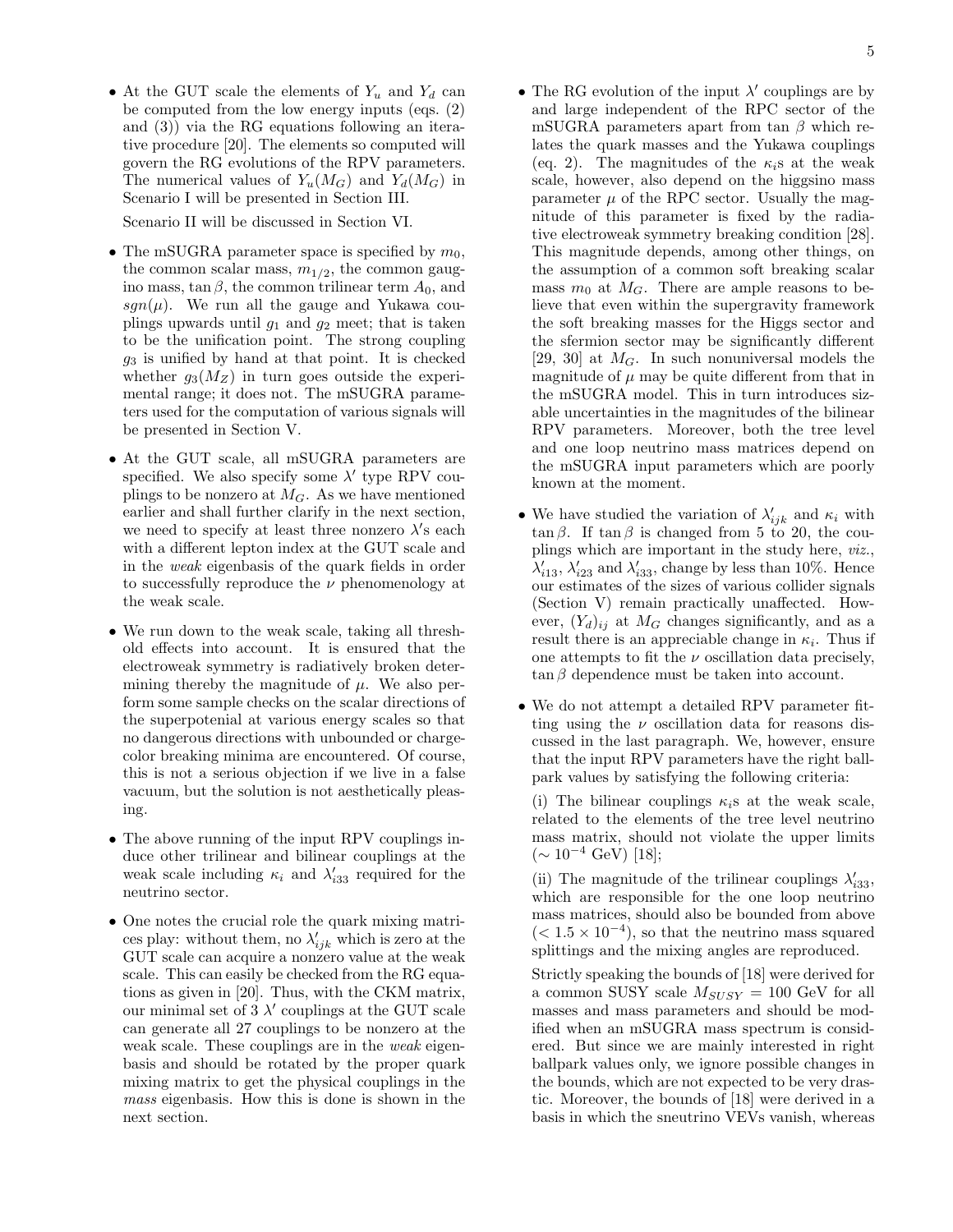after the RG evolution from the GUT scale to the weak scale we arrive at non-zero values of the above VEVs in general. In principle a rotation in the  $H_d$ -slepton space should be applied to make these VEVs zero. However, such rotations are expected to change the couplings by factors which are order one. We neglect such effects in our order of magnitude estimates.

(iii) In the mass eigenbasis, all the existing constraints on the individual couplings and their products [4, 16] from non-neutrino physics should be satisfied;

(iv) Clearly the  $\nu$  oscillation data cannot be explained if all the induced parameters ( $\kappa_i$  and  $\lambda'_{i33}$ ) have magnitudes much smaller than the above upper bounds. In order to estimate roughly the magnitudes of the input couplings, we have assumed that the magnitudes of the above parameters should be of the same order of magnitude of the upper limits mentioned in (i) and (ii). In a forthcoming paper [31], based on numerical calculation of the eigenvalues and eigenvectors of the neutrino mass matrix (including both tree level and one loop contributions) and comparison of the results with the measured  $\nu$  mass squared differences and mixing angles, it will be shown that the above assumption is fairly realistic (also see Section V).

Let us now discuss how far the  $\nu$  data can be useful in constraining the RPV scenarios under consideration. First take Scenario I. In the mass eigenbasis, eq. (1) reads

$$
W_{\mathcal{U}} = \tilde{\lambda}_{ijk}^{\prime} N_i D_j D_k^c + \overline{\lambda}_{imk}^{\prime} E_i U_m D_p^c, \tag{4}
$$

with

$$
\tilde{\lambda}'_{ijk} = \lambda'_{ijk}, \quad \overline{\lambda}'_{imk} = \lambda'_{ijk} V^*_{jm}.\tag{5}
$$

In eq. (4)  $N_i$  and  $E_i$  are respectively the neutral and charged components of the SU(2) doublet lepton superfield  $L_i$ . Thus, in the *v*-sector, new couplings must be generated from the inputs at  $M_G$  through RG evolution alone; CKM rotations do not play any role. However, both RG evolution and CKM rotations may combine to generate at the weak scale interesting couplings in the mass basis involving charged lepton fields (see Sections IV and V for the consequences). Also see Section VI for Scenario II.

# III. CHOICE OF THE INPUT RPV PARAMETERS AT  $M_G$

Our goal is to find the minimal set of trilinear RPV couplings at  $M_G$  capable of reproducing at the weak scale

the benchmark scenario [18] for  $\nu$  oscillation under consideration.

Substituting for the anomalous dimension matrices in the RGE's of the trilinear couplings, eq. (A23) of [20], it is obvious that in order to generate a particular  $\lambda'_{ijk}$  at the weak scale we need a nonzero  $\lambda'_{imn}$  (with the same lepton index) at  $M_G$ . Thus at least three  $\lambda'$ -type couplings each bearing a different lepton index are required as inputs at  $M_G$ . The same conclusion follows if we examine the RG equations of the  $\kappa_i$ s, and require these parameters to be non-zero at the weak scale for all values of i.

Of course, one option is to consider three couplings  $\lambda'_{i33}$  as the inputs at the GUT scale. However, the magnitudes of these inputs will be so small due to neutrino constraints that no new couplings having magnitudes appropriate for observable signals at the weak scale will be induced. Thus the only collider signals will be LSP decays [32] and top squark decays [8, 9] triggered by the three  $\lambda'_{i33}$ -type couplings themselves. These have, however, been studied in detail and we shall not consider this option further in this paper.

Thus the desired minimal set of input parameters at  $M_G$  may contain any three of the 24  $\lambda'_{ijk}$ -type couplings (with  $j = k = 3$  excluded) each with a different lepton index. First of all we reject  $\lambda'_{111}$  because from neutrinoless double  $\beta$  decay we get a very strong upper bound on this  $(< O(10^{-5}))$ .

The Yukawa matrices  $Y_u$  and  $Y_d$  at  $M_G$  are needed to study the RG equations of the RPV parameters. Following [20] the elements of the matrix  $Y_u(M_G)$  are determined from the quark masses and mixing angles. Their magnitudes in Scenario I (eq.  $(2)$ ) are found to be

$$
Y_u(M_G) = \begin{pmatrix} 1.67 \times 10^{-4} & 7.4 \times 10^{-4} & 8.4 \times 10^{-5} \\ 7.36 \times 10^{-4} & 3.5 \times 10^{-3} & 2.3 \times 10^{-2} \\ -9.8 \times 10^{-6} & 2.3 \times 10^{-3} & 5.7 \times 10^{-1} \end{pmatrix},
$$
(6)

where we have used  $m_u = m_d \sim 0.0, m_s = 0.199 \text{ GeV},$  $m_c = 1.35 \text{ GeV}, m_b = 4.83 \text{ GeV} \text{ and } m_t = 175 \text{ GeV}.$  The off-diagonal elements of  $Y_d$  at  $M_G$  are generated through mixing in the up sector as seen from the equations given below. Starting from a diagonal  $Y_d$  at the weak scale we have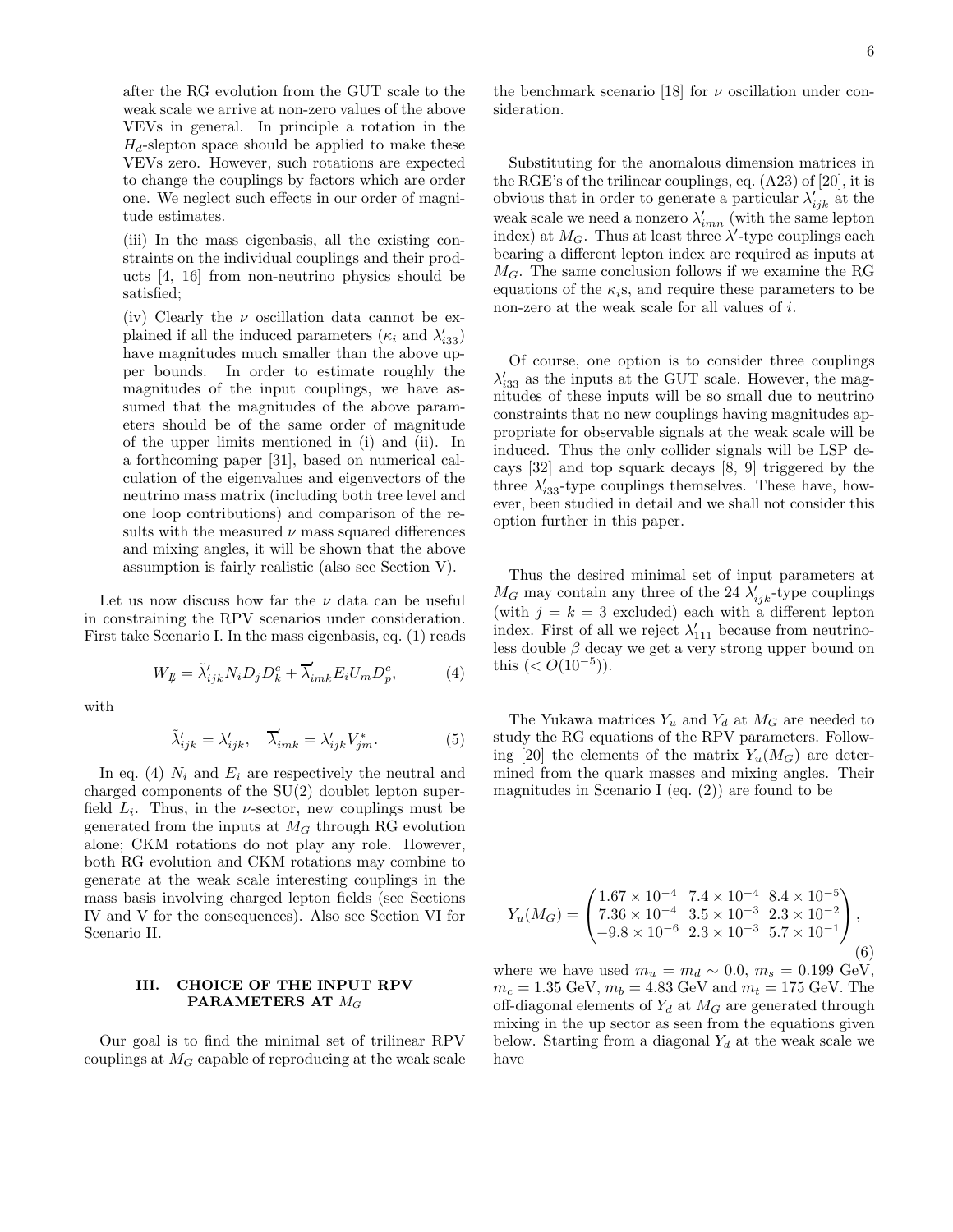$$
16\pi^2 \frac{d}{dt}(Y_d)_{22} = (Y_d)_{22} \left[ -\left( \frac{7}{15} g_1^2 + 3g_2^2 + \frac{16}{3} g_3^2 \right) + |(Y_u)_{2n}|^2 + 6(Y_d)_{22}^2 + 3(Y_d)_{33}^2 + (Y_e)_{33}^2 \right],
$$
  
\n
$$
16\pi^2 \frac{d}{dt}(Y_d)_{33} = (Y_d)_{33} \left[ -\left( \frac{7}{15} g_1^2 + 3g_2^2 + \frac{16}{3} g_3^2 \right) + |(Y_u)_{3n}|^2 + 3(Y_d)_{22}^2 + 6(Y_d)_{33}^2 + (Y_e)_{33}^2 \right].
$$
 (7)

For the off-diagonal elements of  $Y_d$  the equations are

$$
16\pi^2 \frac{d}{dt}(Y_d)_{ij} = (Y_d)_{jj} \times (Y_u)_{in} \times (Y_u)_{jn}.
$$
 (8)

These three equations generate the elements of  $Y_d(M_G)$ . The only numerically significant elements are  $(Y_d)_{13}$  =  $9.5 \times 10^{-6}$ ,  $(Y_d)_{22} = 3.5 \times 10^{-3}$ ,  $(Y_d)_{23} = 2.5 \times 10^{-4}$ ,  $(Y_d)_{32} = 1.73 \times 10^{-5}$ , and  $(Y_d)_{33} = 5.64 \times 10^{-2}$ ; all other elements of  $Y_d$  are negligible.

The procedure to identify the phenomenologically interesting minimal input sets is now outlined below.

- As discussed in the last section, we require  $\lambda'_{i33}$ and  $\kappa_i$  to be of the same order of magnitude of their upper bounds,  $1.5 \times 10^{-4}$  and  $1.2 \times 10^{-4}$  GeV respectively at the weak scale.
- If we consider the  $\lambda'_{211}$  and  $\lambda'_{311}$  couplings as inputs at  $M_G$  then from the RG equation

$$
16\pi^2 \frac{d}{dt} \lambda'_{i33} = -3 \times (Y_d)_{33} (Y_d)_{11} \lambda'_{i11} \tag{9}
$$

it follows that the evolution of  $\lambda'_{33}$  is controlled by the  $(Y_d)_{11}$  which is too small to give  $\lambda'_{i33}$  with the desired order of magnitude. That is why we ignore  $\lambda'_{211}$  and  $\lambda'_{311}$  as possible inputs.

• If we numerically integrate the RG equations for  $\lambda'_{i33}$  and  $\kappa_i$  using any of  $\lambda'_{i21}$ ,  $\lambda'_{i31}$  or  $\lambda'_{i12}$  as inputs, we find that the last condition can be satified only if the input couplings are very large and grossly violate the existing upper bounds [4, 16] from nonneutrino phenomenology. This can be understood by the following qualitative argument.

Suppose we integrate the RGE's of  $\kappa_i$  using the crude approximation that all couplings other than  $\kappa_i$  are constants having their respective values at  $M_G$  at all scales. We obtain

$$
\kappa_i^W = -1.25(\mu)^G((Y_d)_{nm})^G(\lambda'_{inm})^G.
$$
 (10)

where the superscripts  $W$  and  $G$  refer to the weak scale and the GUT scale respectively. The constant 1.25 contains the large logarithm involving  $M_G = 2 \times 10^{16}$  GeV,  $M_Z = 91.1$  GeV and other multiplicative constants appearing in the RG equation [20]. Substituting the values of  $(\mu)^G$  and  $((Y_d)_{nm})^G$  and using  $\kappa_i$  as restricted above, we estimate the values of  $\lambda'_{inm}$  (with  $n = m = 3$  excluded) at  $M_G$ . We find that due to small values of the corresponding elements of  $Y_d(M_G)$ , the parameters  $\lambda'_{i31}$ ,  $\lambda'_{i12}$  and  $\lambda'_{i21}$  become too large. On the other hand  $\lambda'_{i22}$  at  $M_G$  is required to be too small to be of any phenomenological interest, due to the relatively large value of  $((Y_d)_{22})^G$ .

• The remaining choices are  $\lambda'_{i13}$   $(l = 1, 2)$  and  $\lambda'_{i32}$ . Using eq. (10) we can estimate the values of the couplings  $\lambda'_{i13}$  and  $\lambda'_{i32}$ , which induces  $\kappa_i^W$  in the right ballpark. Integrating the RG equation for  $\lambda'_{333}$ using the same approximation as above, we find

$$
\lambda'_{33}{}^W \sim 2.09 \lambda'_{32}{}^G \times (Y_d)_{33}{}^G \times (Y_d)_{32}{}^G. \tag{11}
$$

When the estimated values of  $\lambda'_{332}$ <sup>G</sup> are substituted,  $\lambda'_{33}$ <sup>W</sup> turns out to be  $O(10^{-7})$  which is too small to be of any interest in neutrino physics. On the other hand, if the elements  $(\lambda'_{i13})^G$  are nonzero at  $M_G$ , a rough estimate of  $\lambda'_{33}$  at the weak scale is

$$
\lambda'_{i33}{}^W \sim 0.42 \lambda'_{i13}{}^G \times (Y_u)_{3n}{}^G \times (Y_u)_{ln}{}^G. \tag{12}
$$

Compairing magnitudes of the elements of the matrices  $Y_u$  and  $Y_d$  at  $M_G$ , we conclude that the estimated values of  $\lambda'_{il3}$  naturally reproduce values of  $\lambda'_{33}$  correct to the order of magnitude estimate that is favored by  $\nu$  data.

So, at the end of the day, we have only six couplings,  $\lambda'_{i13}$  and  $\lambda'_{i23}$ , out of which any three with different lepton indices constitute a minimal set of inputs at  $M<sub>G</sub>$ . From the numerical solutions of the RG equations we find that  $|\lambda'_{i13}| \leq 0.13$  and  $|\lambda'_{i23}| \leq 0.26 \times 10^{-2}$  can induce  $\kappa_i$  and  $\lambda'_{i33}$  with the correct order of magnitude at the weak scale.

## IV. RARE WEAK DECAYS

In order to study the rare weak decays in Scenario I, we start with a set of three  $\lambda'$ -type couplings in the weak basis as inputs at the GUT scale (Section III). For successful explanation of  $\nu$  phenomenology, these three couplings should have different lepton indices. After running down to the weak scale, as has been outlined in Section II, we get nonzero values for all  $\lambda'$ -type couplings, but they are still in the weak basis. For the interaction involving  $\nu$  fields no further CKM rotation is required to get the interactions in the mass basis. For the charged lepton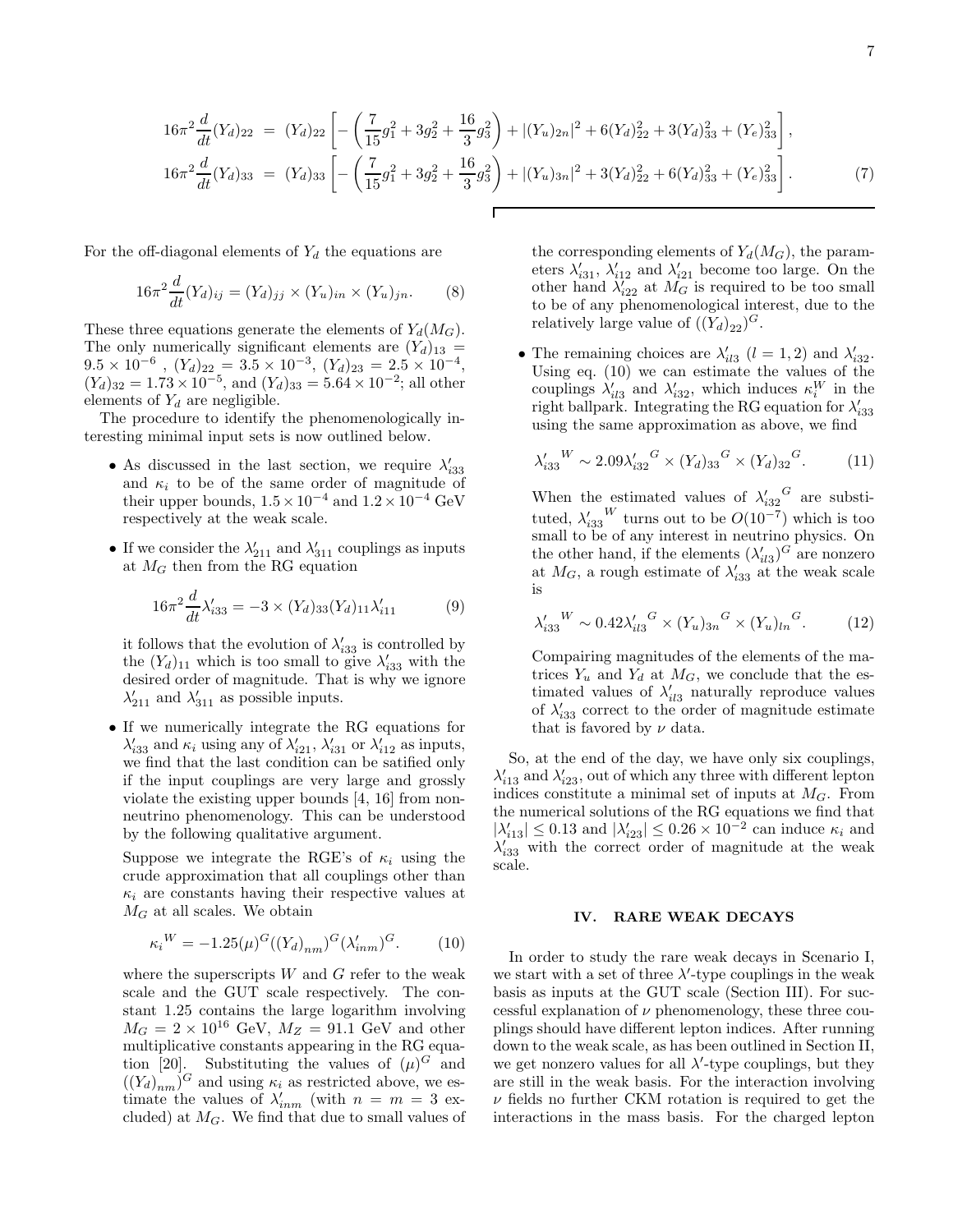interactions, on the other hand, we rotate the fields to the mass basis (eqs.  $(4)$  and  $(5)$ ) using the CKM elements given in eq. (3). The initial values of the three nonzero couplings at  $M_G$  are so chosen that at the weak scale all  $|\lambda'_{33}| \leq 1.5 \times 10^{-4}$ . We start with the largest possible values thus allowed, and check whether any individual induced coupling  $\overline{\lambda}_{imk}^j$  at the weak scale and in the mass basis is in conflict with the already existing experimental upper bound [4, 16]. If that is the case, we scale down the input couplings accordingly. Otherwise we check whether any product of two such  $\overline{\lambda}'$  couplings violates the corresponding bound, and if that is so, we scale down the input couplings further. This iterative process is continued till all couplings at the weak scale (and their products too) are consistent with the experimental limits. We next study a few specific choices of inputs at  $M_G$ .

# Case 1:  $\lambda'_{i13} \neq 0$

For this case, to start with,  $|\lambda'_{i13}(M_G)|$  could be at most 0.13 due to oscillation constraints alone. Their magnitudes increase about threefold at the weak scale. However, even the individual bounds on  $\lambda'_{113}$  and  $\lambda'_{213}$ are tighter provided the squarks are not too heavy. The first one is  $0.02(m_{\tilde{b}_R}/100)$  and the second one is  $0.06(m_{\tilde{b}_R}/100)$  [4, 16] where  $m_{\tilde{f}}$  is the generic sfermion mass. The bound on  $\lambda'_{113}$  comes from charge current universality (CCU) (as well as atomic parity violation (APV)) and that on  $\lambda'_{213}$  comes from the measured ratio  $R_{\pi} \equiv \Gamma(\pi \to e\nu)/\Gamma(\pi \to \mu\nu)$  [4, 16]. After taking this scaling down into account, the RG induced couplings  $|\lambda'_{i33}|$  relevant for the  $\nu$  sector now have acceptable order of magnitude values.

The charged lepton couplings  $|\lambda'_{i13}|$  in the weak basis change to the  $\overline{\lambda}'$  couplings in the mass basis due to CKM rotation. The new couplings thus generated violate the upper bounds on the products  $|\overline{\lambda}'_{313} \ \overline{\lambda}'_{333}| (100/m_{\tilde{l}})^2 < 2.0 \times 10^{-3}$  coming from  $B^0 - \overline{B^0}$ mixing and  $|\overline{\lambda}'_{313} \overline{\lambda}'_{323}| (100/m_{\tilde{l}})^2$  < 2.7 × 10<sup>-3</sup> from  $K^0 - \overline{K}{}^0$  mixing [15] unless the input values are further scaled down (for the relevent formulae see eq.(21) of [15]). Only these constraints, and not the ones from  $\nu$ oscillation, control the ultimate upper limits of the input values of the  $\lambda$ 's at the GUT scale. Our final choice is  $\lambda'_{113}(100/m_{\tilde{b}_R})$  < 0.0064,  $\lambda'_{213}(100/m_{\tilde{b}_R})$  < 0.0194, and  $\lambda'_{313}(100/m_{\tilde{l}}) < 0.0386.$ 

Such a set of couplings generate several novel channels for rare  $\tau$  decays,  $e.g., \tau \to \mu \rho$ , which is forbidden in the SM. The decay amplitudes can be found in eq. (11) of [15]. The BR scales with  $m_{\tilde{b}_R}^{-4}$ . In Table (I) we show the maximum theoretical expectations vis-a-vis the experimental upper bounds [26] for a number of lepton flavor violating channels, with inputs  $m_{\tilde{b}_R} = 300 \text{ GeV}$  and  $m_{\tilde{l}}$  $= 100$  GeV. It is interesting to note that the theoretical limits turn out to be only one order of magnitude (or even less) smaller than the experimental data in many cases.

|                                | Product   Upper bound   Process |                           | Predicted                                                      | Expt.                |
|--------------------------------|---------------------------------|---------------------------|----------------------------------------------------------------|----------------------|
| coupling                       | at $M_W$                        |                           | BR.                                                            | limit                |
|                                |                                 |                           | $\tau \rightarrow e\pi$  8.5×10 <sup>-8</sup>                  | $3.7 \times 10^{-6}$ |
| $\lambda'_{313}\lambda'_{113}$ | $2.4 \times 10^{-3}$            |                           | $\tau \rightarrow e\eta$ 7.8×10 <sup>-8</sup>                  | $8.2 \times 10^{-6}$ |
|                                |                                 | $\tau \rightarrow e \rho$ | $1.5 \times 10^{-7}$ $2.0 \times 10^{-6}$                      |                      |
|                                |                                 |                           | $\tau \to \mu \pi$  7.8×10 <sup>-7</sup>  4.0×10 <sup>-6</sup> |                      |
| $\lambda'_{313}\lambda'_{213}$ | $7.2 \times 10^{-3}$            |                           | $\tau \to \mu \eta$ 7.2×10 <sup>-7</sup> 9.6×10 <sup>-6</sup>  |                      |
|                                |                                 |                           | $\tau \to \mu \rho$   $1.4 \times 10^{-6}$                     | $6.3 \times 10^{-6}$ |

TABLE I: RPV mediated rare decays of the  $\tau$  lepton with possibly large BRs. Since  $\lambda'_{i13}$  is the input coupling set, there is hardly any difference between  $\lambda'$  and  $\overline{\lambda}'$  for these couplings.

The trilinear couplings of  $\nu$ s with two down-type quarks do not feel any effect of the CKM rotation, and the nonzero values are solely generated by RG evolution. Unfortunately we do not have much interesting phenomenology here: the decay  $K^+ \to \pi^+ \nu \overline{\nu}$  turns out to have a very tiny contribution, orders of magnitude smaller than the SM prediction.

Case 2:  $\lambda'_{i23} \neq 0$ 

In this case the bounds are controlled by  $\nu$  phenomenology only: none of the three  $\lambda'_{i23}$  can be more than 2.6 × 10<sup>-3</sup> at  $M_G$ . This yields unobservably tiny contributions in all rare weak processes.

Case 3:  $\lambda'_{123} \neq 0, \lambda'_{213}, \lambda'_{313} \neq 0$ 

Following the identical iterations as in Case 1, our optimum choice for GUT scale inputs come out to be  $\lambda'_{123} = 0.0026, \lambda'_{213} = 0.0194, \text{ and } \lambda'_{313} = 0.0386.$  With this, all low-energy constraints on product couplings are satisfied (including that on  $K^0 - \overline{K}{}^0$  mixing and  $\Delta m_K$ ), but this generates a large contribution to  $K^+ \to \pi^+ \nu \overline{\nu}$ ; in fact, with such a choice, the bound on  $|\overline{\lambda}'_{313}\overline{\lambda}'_{323}|$ , which is  $3.5 \times 10^{-4}$  for 300 GeV squarks [15], is violated by a factor of 3. Of course, one can scale down the input values at  $M_G$ , but this shows that RPV couplings that are severely restricted by  $\nu$  phenomenology can still generate in a correlated way a large amplitude for the  $K^+ \to \pi^+ \nu \overline{\nu}$ decay, and this channel is worth watching out. However, the BRs of various lepton flavor violating  $\tau$  and  $\mu$  decay modes turn out to be much smaller than Case 1, of the order of 10<sup>−</sup><sup>14</sup> or less, and hence completely uninteresting.

## V. LEPTON NUMBER VIOLATING DECAYS OF SPARTICLES

#### A. Benchmark points

As in the last section we shall consider three choices of relatively large trilinear couplings as inputs at the GUT scale:

Case (1) :  $\lambda'_{i13} \neq 0$  at  $M_G$ ,

Case (2) :  $\lambda'_{i23} \neq 0$  at  $M_G$ ,

Case (3) : any combination of three non-zero couplings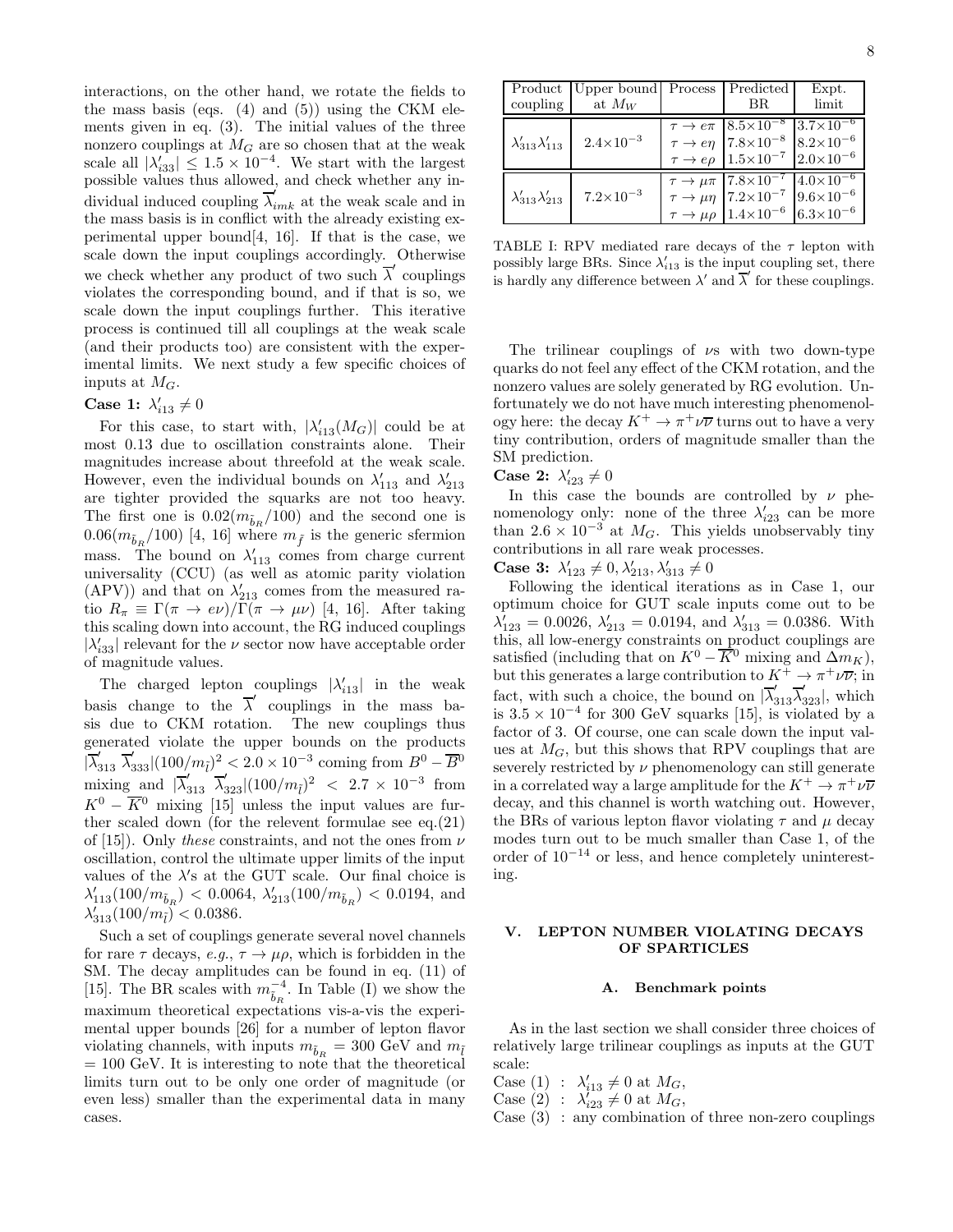taken from Case 1 and Case 2.

In all three cases the chosen trilinear couplings must carry different lepton indices  $i$ . All the three choices can allow direct lepton number violating decays of the sparticles (sleptons, squarks and LSP) with appreciable BRs. More significantly the collider signals can reveal, both qualitatively and quantitatively, the GUT scale RPV physics related to the origin of  $\nu$  masses.

From the upper bounds on the input couplings the precise magnitudes of the input couplings cannot be computed. However, it has been noted in [31] that the hierarchy  $\lambda'_{i13} < \lambda'_{i23}, \lambda'_{i33}$  provides an interesting solution of the oscillation data. If we set the magnitudes of the three input couplings in Case 1 in the ratio of their upper bounds, the desired hierarchy is maintained. For the purpose of illustration we shall follow this procedure, namely, of setting the input RPV couplings at  $M_G$  at such values so as to reproduce, at  $M_W$ , the upper bounds of the respective couplings computed with a common mass of 100 GeV for all the sfermions. (Note that they may not be the actual upper bounds at the benchmarks chosen by us, but one needs a standard set, valid across the different benchmark points, to make quantitative comparisons.) In case (2) the signal is qualitatively different from case (1). Even here, for quantitative estimates we shall set all input couplings equal to their upper bounds  $(i.e., at 100$ GeV). Using  $\lambda'$  scaled up by the ratio  $m_{\tilde b_R}/100$  (see Section IV) one obtains larger RPV signals. Our estimates are, therefore, conservative.

Sparticles have RPC decays as well. So the BR of the RPV decay of any sparticle depends on the parameters of both RPV and RPC sectors. Computing the BRs using the above prescription on the input couplings, we find that sizable BRs of direct RPV decays of sfermions are still allowed. However, for quantitative estimates, we show our numbers for some favorable benchmark points. for example, the LHC benchmark is at

$$
m_0 = 200 \text{ GeV}, \ m_{\frac{1}{2}} = 250 \text{ GeV},
$$
  

$$
A_0 = 0, \tan \beta = 10, \text{sgn}(\mu) = -1.
$$
 (13)

From radiative electroweak symmetry breaking one gets  $|\mu| = 345.44$  GeV. The SUSY soft parameters are at  $M_1 = 107.1 \text{ GeV}$  and  $M_2 = 210.4 \text{ GeV}$ , and the mass spectrum (in GeV) is

 $m_{\tilde{e_L}} = m_{\tilde{\mu_L}} = 270.4, m_{\tilde{\tau_1}} = 220.9, m_{\tilde{\tau_2}} = 271.9, m_{\tilde{u_L}} =$  $576.7, m_{\tilde{d}_L} = 582.1, m_{\tilde{b}_1} = 526.3, m_{\tilde{b}_2} = 554.7, m_{\tilde{\chi}_1^0} =$ 106.4,  $m_{\tilde{\chi}_2^0}^2 = 199.7$ ,  $m_{\tilde{\chi}_3^0}^2 = 350.4$ ,  $m_{\tilde{\chi}_4^0}^2 = 361.8$ ,  $m_{\tilde{\chi}_1^+}^2 =$  $200.0, m_{\tilde{\chi}^+_2} = 365.1, m_{\tilde{g}} = 634.7.$ 

We have used three representative benchmark points for the Tevatron.

Choice (1): Signals for gaugino pair production

$$
m_0 = 200 \text{ GeV}, m_{\frac{1}{2}} = 145 \text{ GeV},
$$
  
\n $A_0 = -540, \tan \beta = 11, \text{sgn}(\mu) = -1.$  (14)

Radiative electroweak symmetry breaking yields  $|\mu|$  = −318.9 GeV, and SUSY soft parameters are

 $M_1 = 61.4 \text{ GeV}$ ,  $M_2 = 121.9 \text{ GeV}$ . The SUSY mass spectrum (in GeV) is

 $m_{\tilde{e_L}} = m_{\tilde{\mu_L}} = 229.7, m_{\tilde{\tau_1}} = 198.9, m_{\tilde{\tau_2}} = 230.7, m_{\tilde{u_L}} =$  $381.3, m_{\tilde{d_L}} = 389.4, m_{\tilde{b_1}} = 313.8, m_{\tilde{b_2}} = 367.8, m_{\tilde{t_1}} =$  $153.1, m_{\tilde{t}_2} = 406.4, m_{\tilde{\chi}_1^0} = 61.3, m_{\tilde{\chi}_2^0} = 117.6, m_{\tilde{\chi}_1^+} =$ 117.6,  $m_{\tilde{\chi}^+_2} = 337.3, m_{\tilde{g}} = 390.4.$ 

This choice is motivated by the fact that the electroweak gaugino masses are slightly above the kinematic reach of LEP and should be observable at the Tevatron. Choice (2): Signals from top squark pair production

Here we use two benchmark points, namely,

(2a): 
$$
m_0 = 140 \text{ GeV}, m_{\frac{1}{2}} = 180 \text{ GeV},
$$
  
\n $A_0 = -631, \tan \beta = 11, \text{sgn}(\mu) = -1, (15)$ 

and

(2b): 
$$
m_0 = 140 \text{ GeV}, m_{\frac{1}{2}} = 180 \text{ GeV},
$$
  
\n $A_0 = -630, \tan \beta = 6, \text{sgn}(\mu) = 1.$  (16)

For choice (2a) we have  $|\mu| = -381.1$  GeV,  $M_1 = 76.5$ GeV, and  $M_2 = 151.32$  GeV. The mass spectrum (in GeV) is

 $m_{\tilde{e_L}} = m_{\tilde{\mu_L}} = 195.1, m_{\tilde{\tau_1}} = 136.1, m_{\tilde{\tau_2}} = 200.4, m_{\tilde{u_L}} =$  $423.2, m_{\tilde{d_L}} = 430.6, m_{\tilde{b_1}} = 346.7, m_{\tilde{b_2}} = 407.7, m_{\tilde{t_1}} =$  $135.5, m_{\tilde{t_2}} = 456.9, m_{\tilde{\chi_1^0}} = 74.3, m_{\tilde{\chi_2^0}} = 140.9, m_{\tilde{\chi_1^+}} =$  $140.8, m_{\tilde{\chi}^+_2} = 398.0, m_{\tilde{g}} = 468.5.$ 

The above choice is motivated by the requirement that the top squark be the NLSP. For choice (2b),  $\tan \beta$  is smaller so that the RPC loop decay is somewhat suppressed and the RPV decay with smaller couplings, as in Case (2), can compete with the RPC decay [9]. For this case  $|\mu| = 385.4$  GeV,  $M_1 = 76.5$  GeV, and  $M_2 = 151.3$ GeV. The mass spectrum (in GeV) is

 $m_{\tilde{e_L}} = m_{\tilde{\mu_L}} = 194.8, m_{\tilde{\tau_1}} = 152.0, m_{\tilde{\tau_2}} = 198.3, m_{\tilde{u_L}} =$  $423.2, m_{\tilde{d_L}} = 430.4, m_{\tilde{b_1}} = 354.1, m_{\tilde{b_2}} = 410.7, m_{\tilde{t_1}} =$  $128.4, m_{\tilde{t_2}} = 462.2, m_{\tilde{\chi_1^0}} = 73.4, m_{\tilde{\chi_2^0}} = 138.8, m_{\tilde{\chi_1^+}} =$ 138.4,  $m_{\tilde{\chi}^+_2} = 402.9, m_{\tilde{g}} = 468.7.$ 

All production cross-sections and BRs in this section have been calculated using the software CalcHep [33].

#### B. Lightest neutralino decay

We begin our discussions with RPV decays of the LSP, assumed to be  $\tilde{\chi_1}^0$ . These decays govern all RPV signals at the colliders except for the ones arising from direct RPV decays of sfermions. If there are only  $\lambda'_{33}$ -type couplings, *i.e.*, only those required by  $\nu$  physics, then the main LSP decay modes are  $\tilde{\chi_1}^0 \rightarrow \nu_i b \overline{b}$  (assuming  $m_t > m_{\tilde{\chi_1}^0}$ . As has been discussed in [9] the lepton number violating nature of this decay is not obvious due to the missing  $\nu$ s. Moreover, this decay can be faked by RPC decays like  $\tilde{\chi_2}^0 \to \tilde{\chi_1}^0 b\overline{b}$ . This is especially so if the masses of  $\tilde{\chi_1}^0$  and  $\tilde{\chi_2}^0$  do not follow the hypothesis of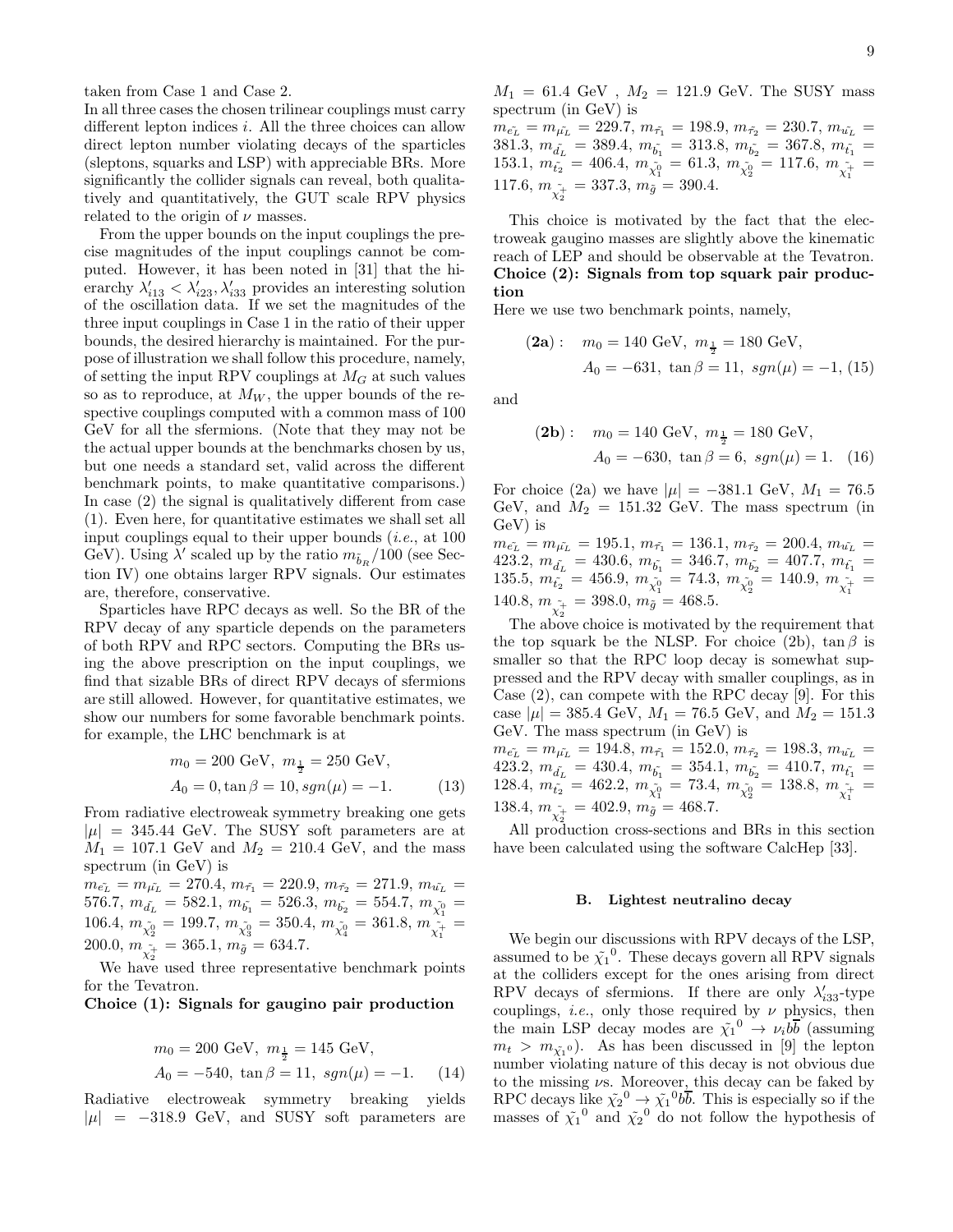gaugino mass unification at  $M_G$  and the LSP is allowed to be much lighter than the  $\tilde{\chi_2}^0$ . It should also be noted that the above decay may be the main decay channel of  $\tilde{\chi_2}^0$  if the lighter b-squark happens to be significantly lighter than the other sfermions due to strong mixing effects at large tan  $\beta$ .

In our model the LSP decay pattern is totally different because of the presence of the relatively large  $\lambda'_{i13}$ and/or  $\lambda'_{i23}$  couplings. The dominant decay modes are  $\tilde{\chi_1}^0 \to (l_i u/\nu_i d)\overline{b}$  (Case 1) or  $\tilde{\chi_1}^0 \to (l_i c/\nu_i s)\overline{b}$  (Case 2). In Case 3 some lepton flavors will be accompanied by  $u/d$  jets while the others will come in association with  $c/s$  jets. Thus the nature of the heavy flavor jets accompanying the charged lepton in the final state would be the qualitative feature that can distinguish one choice of GUT scale physics from another.

# Case 1:  $\lambda'_{i13} \neq 0$

Here our choices are  $\lambda'_{113} = 0.0064, \lambda'_{213} = 0.0194,$ and  $\lambda'_{313} = 0.0386$  at  $M_G$  (see Section IV), which we use for the purpose of illustration in our numerical computations. At the weak scale the magnitudes increase by about a factor of 3. For our model of quark mixing (Scenario I) the physical couplings for the decays involving  $\nu$ s are the same as the ones in the flavor basis. For the decays into charged leptons the couplings in the two bases are practically identical as they are related by diagonal elements of the CKM matrix.

These couplings generate several novel channels for  $\tilde{\chi_1}^0$ decay, tabulated in Table II. We have also presented in this table the partial widths and the BRs of different modes. The BRs for other values of the couplings can be computed by simple scaling of the partial widths. It is to be noted that the lepton number violating nature of the underlying interaction is obvious from the decays involving charged leptons. Since,  $\tilde{\chi_1}^0$  is a Majorana particle it can decay into leptons of both charges with equal BRs. Thus final states with like sign dileptons or dileptons of different flavors and no missing energy would be clean signals of sparticle pair production in this model. Moreover, the relative abundance of final states with different leptonic compositions will be a strong indication of the magnitudes of underlying input couplings at  $M<sub>G</sub>$ .

Finally from the total width computable from Table II, we find that the LSP is going to decay inside the detector. Note that it is only a matter of proper scaling to get the partial widths with a different set of input couplings. However, for larger input couplings, the  $\tilde{\chi_1}^0$ lifetiem will be correspondingly shorter and the displaced vertex may be missed.

It is interesting to note that in addition to the highly suppressed  $\lambda'_{i33}$  couplings, required for *v*-physics, this choice of input couplings also induces at  $M_W$   $\overline{\lambda'}_{i23}$  couplings with reasonable magnitudes via CKM rotation, as shown in Table II. The decays triggered by these induced couplings into final states involving charged leptons and charm have small BRs, but they may still be observable in the clean environment of the ILC.

Case 2:  $\lambda'_{i23} \neq 0$ 

| $\tilde{\chi_1}^0$ decays         | Value    | Decav                                | Partial               | BR                   |
|-----------------------------------|----------|--------------------------------------|-----------------------|----------------------|
| through                           | at $M_W$ |                                      | channel width (GeV)   | at ${\rm LHC}$       |
| $\lambda'_{113}$                  | 0.02     | $e^-ub$                              | $1.2 \times 10^{-9}$  | $8.8 \times 10^{-3}$ |
|                                   |          | $\overline{\nu_e}db$                 | $1.4 \times 10^{-9}$  | $1.0 \times 10^{-2}$ |
| $\lambda'_{213}$                  | 0.064    | $\mu^- u b$                          | $1.3 \times 10^{-8}$  | $9.0 \times 10^{-2}$ |
|                                   |          | $\overline{\nu_\mu}d\overline{b}$    | $1.4\times10^{-8}$    | $1.0 \times 10^{-1}$ |
| $\lambda'_{313}$                  | 0.12     | $\tau^- u b$                         | $5.4 \times 10^{-8}$  | $3.8 \times 10^{-1}$ |
|                                   |          | $\overline{\nu_{\tau}}d\overline{b}$ | $5.3 \times 10^{-8}$  | $3.8 \times 10^{-1}$ |
| $\overline{\lambda}'_{123}$       | 0.0045   | $e^-cb$                              | $6.3 \times 10^{-11}$ | $4.5 \times 10^{-4}$ |
| $\overline{\lambda}^\prime_{223}$ | 0.014    | $\mu^- c\overline{b}$                | $6.1 \times 10^{-10}$ | $4.3 \times 10^{-3}$ |
| $\bar{\lambda}_{323}^{\prime}$    | 0.03     | $\tau^- c\overline{b}$               | $3.4 \times 10^{-9}$  | $2.4 \times 10^{-2}$ |

TABLE II: BRs of LSP decays at LHC, for Case (1) parameter set. The CP conjugate channels are implied. The last three couplings are generated by CKM rotation and can produce only charged leptons in the final state.

| $\tilde{\chi_1}^0$ decays   | Value  | Decav                      | Partial                      | <b>BR</b>                       |
|-----------------------------|--------|----------------------------|------------------------------|---------------------------------|
| through                     |        |                            | at $M_W$ channel width (GeV) | at LHC                          |
| $\lambda'_{123}$            | 0.0082 | $e^-cb$                    | $2.1 \times 10^{-10}$        | $1.5 \times 10^{-1}$            |
|                             |        | $\overline{\nu_e}$ sb      | $2.3 \times 10^{-10}$        | $1.6 \times 10^{-1}$            |
| $\lambda'_{223}$            | 0.0082 | $\mu^- cb$                 | $2.1 \times 10^{-10}$        | $\overline{1.5 \times 10^{-1}}$ |
|                             |        | $\overline{\nu_{\mu}}$ sb  | $2.3 \times 10^{-10}$        | $1.6\times10^{-1}$              |
| $\lambda'_{323}$            | 0.0082 | $\tau^- cb$                | $2.5 \times 10^{-10}$        | $1.8 \times 10^{-1}$            |
|                             |        | $\overline{\nu_{\tau}}$ sb | $2.5\times10^{-10}$          | $1.8 \times 10^{-1}$            |
| $\overline{\lambda}'_{113}$ | 0.0018 | $e^-u\overline{b}$         | $1.0 \times 10^{-11}$        | $7.1 \times 10^{-3}$            |
| $\overline{\lambda}'_{213}$ | 0.0018 | $\mu^- u b$                | $1.0 \times 10^{-11}$        | $7.1 \times 10^{-3}$            |
| $\overline{\lambda}'_{313}$ | 0.0017 | $\tau^- u b$               | $1.1 \times 10^{-11}$        | $7.7 \times 10^{-3}$            |

TABLE III: Same as Table II, but for Case (2) parameter set.

| $\tilde{\chi_1}^0$ decays   | Value    | Decay                               | Partial                          | BR at                           |
|-----------------------------|----------|-------------------------------------|----------------------------------|---------------------------------|
| through                     | at $M_W$ | channel                             | width $(GeV)$                    | Tevatron                        |
|                             |          | $e^-ub$                             | $2.2 \times \overline{10^{-10}}$ | $1.0 \times \overline{10^{-2}}$ |
| $\lambda'_{113}$            | 0.02     |                                     | $(6.3 \times 10^{-10})$          | $(5.6 \times 10^{-2})$          |
|                             | (0.02)   | $\overline{\nu_e}d\overline{b}$     | $2.2\times10^{-10}$              | $1.3 \times 10^{-2}$            |
|                             |          |                                     | $(1.1 \times 10^{-9})$           | $(9.8 \times 10^{-2})$          |
|                             |          | $\mu^- u b$                         | $1.9 \times 10^{-9}$             | $9.1 \times 10^{-2}$            |
| $\lambda'_{213}$            | 0.064    |                                     | $(1.2 \times 10^{-9})$           | $(1.0 \times 10^{-1})$          |
|                             | (0.027)  | $\overline{\nu_{\mu}}d\overline{b}$ | $2.2\times10^{-9}$               | $1.1 \times 10^{-1}$            |
|                             |          |                                     | $(2.0 \times 10^{-9})$           | $(1.7 \times 10^{-1})$          |
|                             |          | $\tau^- u b$                        | $8.0 \times 10^{-9}$             | $3.9 \times 10^{-1}$            |
| $\lambda'_{313}$            | 0.12     |                                     | $(3.2 \times 10^{-9})$           | $(2.9 \times 10^{-1})$          |
|                             | (0.03)   | $\overline{\nu_{\tau}}db$           | $7.9 \times 10^{-9}$             | $3.8 \times 10^{-1}$            |
|                             |          |                                     | $(2.9 \times 10^{-9})$           | $(2.6 \times 10^{-1})$          |
| $\overline{\lambda}'_{123}$ | 0.0045   | $e^-cb$                             | $1.1 \times 10^{-11}$            | $5.3 \times 10^{-4}$            |
|                             | (0.0046) |                                     | $(3.3 \times 10^{-11})$          | $(3.0 \times 10^{-3})$          |
| $\overline{\lambda}'_{223}$ | 0.014    | $\mu^-cb$                           | $1.1 \times 10^{-10}$            | $5.0 \times 10^{-3}$            |
|                             | (0.0061) |                                     | $(5.9 \times 10^{-11})$          | $(5.2 \times 10^{-3})$          |
| $\overline{\lambda}'_{323}$ | 0.03     | $\tau^- cb$                         | $5.2 \times 10^{-10}$            | $2.5 \times 10^{-2}$            |
|                             | (0.0065) |                                     | $(1.7 \times 10^{-10})$          | $(1.5 \times 10^{-2})$          |

TABLE IV: Same as Table II, for Case (1) and Tevatron benchmark point 1 (point 2(a)).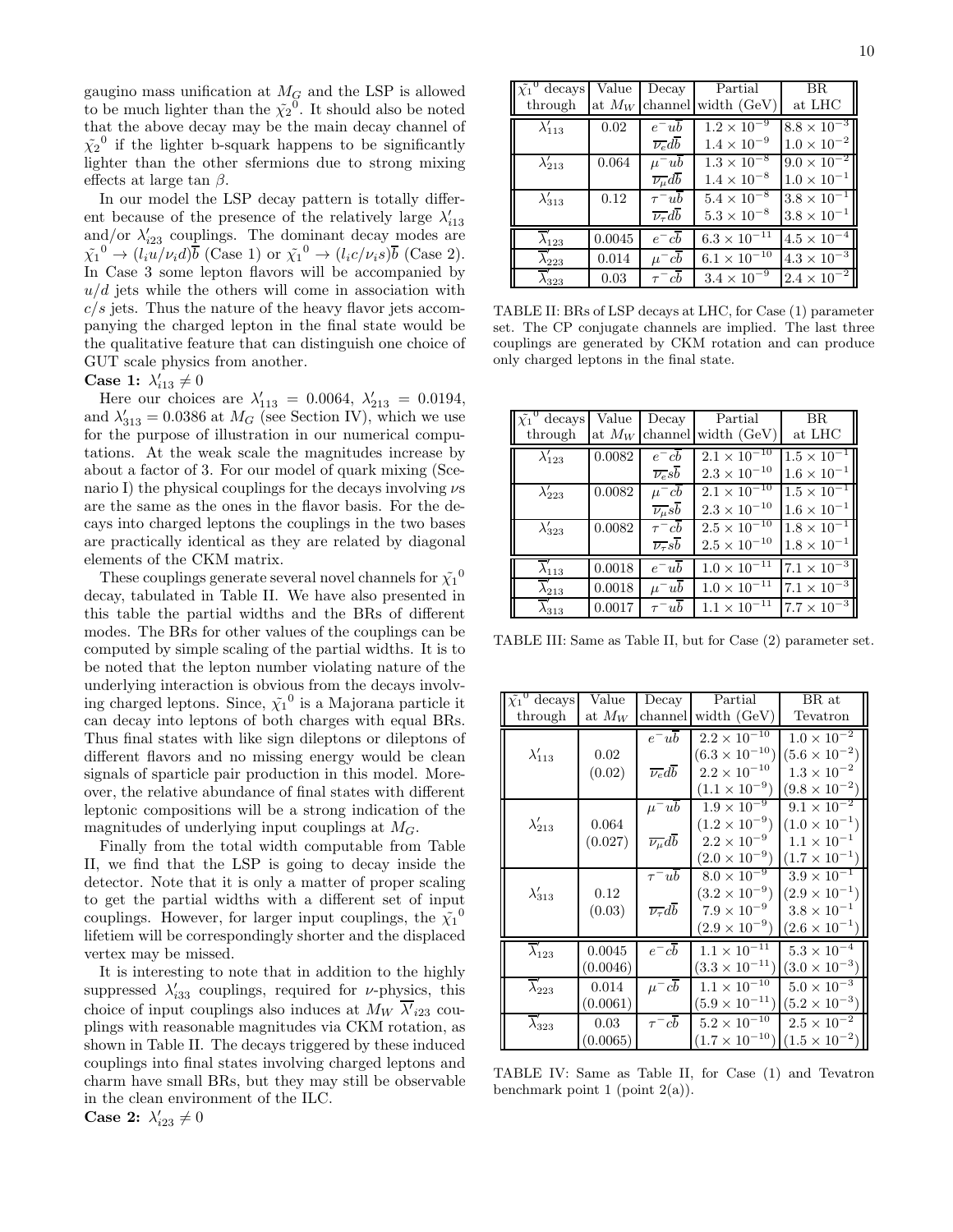| $\tilde{\chi_1}^0$ decays   | Value    | Decay                                 | Partial                          | BR at                  |
|-----------------------------|----------|---------------------------------------|----------------------------------|------------------------|
| through                     | at $M_W$ | channel                               | width $(GeV)$                    | Tevatron               |
|                             |          | $e^-cb$                               | $3.6 \times \overline{10^{-11}}$ | $1.4 \times 10^{-1}$   |
| $\lambda'_{123}$            | 0.0082   |                                       | $(9.1 \times 10^{-11})$          | $(8.8 \times 10^{-2})$ |
|                             |          | $\overline{\nu_e s b}$                | $5.0 \times 10^{-11}$            | $2.0 \times 10^{-1}$   |
|                             |          |                                       | $(2.2 \times 10^{-10})$          | $(2.1 \times 10^{-1})$ |
|                             |          | $\mu^- cb$                            | $3.6 \times 10^{-11}$            | $1.4 \times 10^{-1}$   |
| $\lambda'_{223}$            | 0.0082   |                                       | $(9.1 \times 10^{-11})$          | $(8.8 \times 10^{-2})$ |
|                             |          | $\overline{\nu_{\mu}} s \overline{b}$ | $5.0 \times 10^{-11}$            | $2.0 \times 10^{-1}$   |
|                             |          |                                       | $(2.2 \times 10^{-10})$          | $(2.1 \times 10^{-1})$ |
|                             |          | $\tau^-cb$                            | $3.5 \times 10^{-11}$            | $1.4 \times 10^{-1}$   |
| $\lambda'_{323}$            | 0.0082   |                                       | $(1.3 \times 10^{-10})$          | $(1.2 \times 10^{-1})$ |
|                             |          | $\overline{\nu_{\tau}} s\overline{b}$ | $4.2\times10^{-11}$              | $1.7 \times 10^{-1}$   |
|                             |          |                                       | $(2.6 \times 10^{-10})$          | $(2.5 \times 10^{-1})$ |
| $\overline{\lambda}'_{113}$ | 0.0018   | $e^-u\overline{b}$                    | $1.7\times10^{-12}$              | $6.8 \times 10^{-3}$   |
|                             |          |                                       | $(4.4 \times 10^{-12})$          | $(4.3 \times 10^{-3})$ |
| $\overline{\lambda}_{213}'$ | 0.0018   | $\mu^- u b$                           | $1.7 \times 10^{-12}$            | $6.8\times10^{-3}$     |
|                             |          |                                       | $(4.4 \times 10^{-12})$          | $(4.3 \times 10^{-3})$ |
| $\overline{\lambda}'_{313}$ | 0.0018   | $\tau^- u b$                          | $1.6\times10^{-12}$              | $6.4 \times 10^{-3}$   |
|                             |          |                                       | $(6.2 \times 10^{-12})$          | $(6.0 \times 10^{-3})$ |

TABLE V: Same as Table II, for Case (2) and Tevatron benchmark point  $1$  (point  $(2b)$ ).

In this case none of the three input couplings  $\lambda'_{23}$  can be larger than  $2.6 \times 10^{-3}$  at  $M_G$  (see Section IV). The allowed LSP decay modes, shown in Table (III), are characterized by the presence of charm and strange particles in the final state. These jets will be isolated from the b jet and hopefully can be tagged. Moreover the strangeness quantum number of the strange particle directly emitted by the  $\tilde{\chi_1}^0$  will be opposite to that emitted by the  $\overline{b}$ (unless that hadronizes into a neutral B meson and oscillates). It is encouraging to note that the possibility of c-jet tagging and reconstruction of c-flavored hadrons are being discussed vigorously [34].

This particular set of input couplings will induce  $\lambda'_{i13}$ with much reduced strengths compared to the input values in case 1. Thus the dominant (rare) decay modes in this case would be the rare (dominant) decay modes of case 1. The magnitudes of the induced couplings are given in Table III.

# Case 3

Here the three input couplings could be various combinations of the six couplings presented in Case 1 and Case 2 where each input coupling should bear a different lepton index. The decay modes will now be combinations of the ones presented in Tables II and III. Using the partial widths presented in these tables one can easily compute the desired BRs. Again the decay modes of the LSP and the relative population of different final states may lead to the underlying model.

In Tables IV and V, we have shown the LSP decay modes for the Tevatron benchmark points. Note that for Case 2, we have chosen benchmark  $2(b)$ , the reason of which has been explained earlier.

## C. Direct RPV decays of the sleptons

With our choices of  $\lambda'_{113}$  and  $\lambda'_{213}$  in Case 1 the direct RPV decays of the left selectron  $\tilde{e}_L$  and the left smuon  $\tilde{\mu}_L$  have strongly suppressed BRs (see Table VI). Such decays may therefore occur only as rare modes. In sharp contrast the heavier  $\tau$  slepton mass eigenstate, which is dominantly a left slepton, may have sizable BRs for direct lepton number violating channels. However, if we scale the input  $\lambda'$  couplings by  $m_{\tilde{b}_R}/100$  for the LHC benchmark point, even  $\tilde{e}_L$  and  $\tilde{\mu}_L$  will have RPV BRs competitive with the RPC channels. In case 2 the direct RPV decays of all sleptons will only occur as rare modes.

## D. Direct RPV decays of the squarks

There is a small but non-negligible parameter space within the mSUGRA framework where gluinos are heavier than all squarks. Our choice of mSUGRA parameters belongs to this parameter space. However, this condition may be satisfied by squarks belonging to the third generation in a larger region of the parameter space. In the mSUGRA model the b squark mass eigenstates can be lighter than the gluinos at large or even intermediate values of  $tan\beta$  due to mixing effects. The more interesting case of the top squark will be discussed seperately.

Squarks lighter than the gluinos are more common if non-universal squark and/or gluino masses [30, 35] motivated by various intricacies of physics at  $M_G$  are allowed. Detailed phenomenology of RPC models with squarks lighter than the gluinos due to SUSY breaking SO(10) D-terms has been discussed in [36]. The RPV signals can be obtained from these by simply adding the LSP decay. Since the RG equations of the RPV  $\lambda'$ -type couplings are almost independent of the RPC parameters, our estimates of the magnitudes of these couplings remain by and large unaltered even in models beyond mSUGRA.

In the LHC benchmark point and in Case (1), squarks dominantly decay into electroweak gauginos. We present in Table VII the BRs of RPC decays, as well as those of RPV decays through  $\lambda'_{i13}$  couplings of  $\tilde{u}_L$  and  $\tilde{d}_L$ . Only the decays into  $\tau$  or  $\nu_{\tau}$  may have a few percent BR while the other modes are suppressed. Table VIII shows the channels for b squark decay. For the lighter mass eigenstate  $b_1$  RPV modes have highly suppressed BRs, while the heavier mass eigenstate  $b_2$  can decay into several RPV channels each having a few percent BR. It should be noted that the BRs of the RPV decays of  $b_2$ will increase dramatically if  $m_{\tilde{b}_2} < m_t + m_{\tilde{\chi}_2}^-$ .

## E. Direct RPV decays of the lighter top squark

The lighter top squark mass eigenstate  $\tilde{t}_1$  can naturally have a mass much smaller than that of the other squarks. This may happen due to two reasons. First, even if all squarks have the same mass  $m_0$  at  $M_G$ , the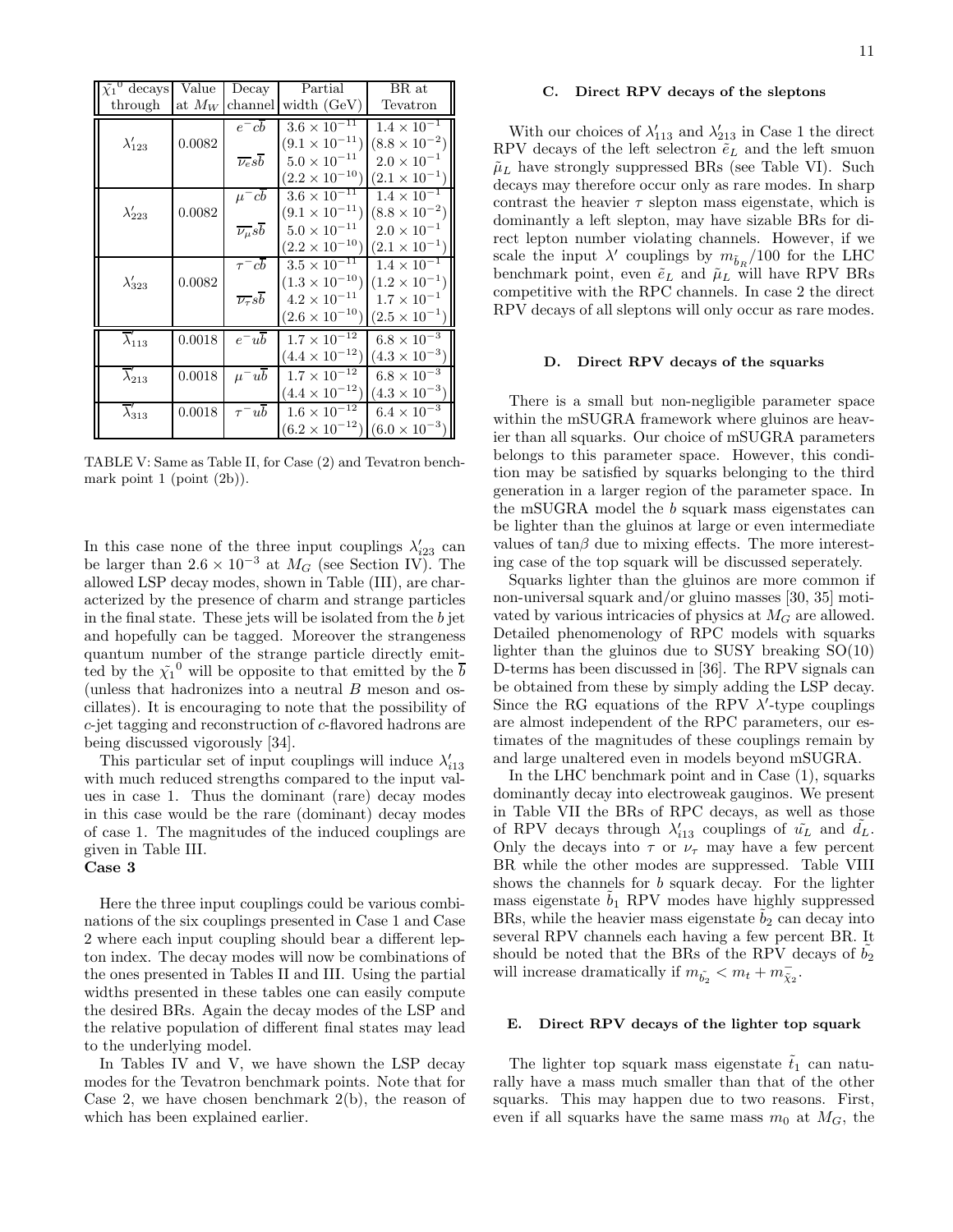| Slepton          | $\ $ Type of $\ $ RPC Decay<br>Channel | Partial<br>Width (GeV) | <b>Branching</b><br>Ratio | <b>RPV</b> Decay<br>Channel | Partial<br>Width (GeV) | <b>Branching</b><br>Ratio |
|------------------|----------------------------------------|------------------------|---------------------------|-----------------------------|------------------------|---------------------------|
| $\tilde{e}_L$    | $\tilde{\chi_1}^0 e^-$                 | $2.3 \times 10^{-1}$   | $2.5 \times 10^{-1}$      |                             |                        |                           |
|                  | $\tilde{\chi_2}^0 e^-$                 | $2.5 \times 10^{-1}$   | $2.7 \times 10^{-1}$      | $\overline{u}b$             | $6.6 \times 10^{-3}$   | $7.2 \times 10^{-3}$      |
|                  | $\tilde{\chi_1}^-\nu_e$                | $4.3 \times 10^{-1}$   | $4.7 \times 10^{-1}$      | cb                          | $3.3 \times 10^{-4}$   | $3.6 \times 10^{-4}$      |
| $\mu_L$          | $\tilde{\chi_1}^0 \mu$                 | $2.3 \times 10^{-1}$   | $2.4 \times 10^{-1}$      |                             |                        |                           |
|                  | $\tilde{\chi_2}^0 \mu$                 | $2.5 \times 10^{-1}$   | $2.5 \times 10^{-1}$      | $\overline{u}b$             | $6.7 \times 10^{-2}$   | $6.8 \times 10^{-2}$      |
|                  | $\tilde{\chi_1}^-\nu_\mu$              | $4.3 \times 10^{-1}$   | $4.4 \times 10^{-1}$      | $\overline{c}b$             | $3.2 \times 10^{-3}$   | $3.3 \times 10^{-3}$      |
| $\tilde{\tau}_1$ | $\tilde{\chi_1}^0 \tau$                | $6.1 \times 10^{-1}$   | $9.7 \times 10^{-1}$      | $\overline{u}b$             | $1.1 \times 10^{-2}$   | $1.7 \times 10^{-2}$      |
|                  | $\tilde{\chi_2}^0 \tau$                | $2.6 \times 10^{-3}$   | $4.1 \times 10^{-3}$      | $\bar{c}b$                  | $6.6\times10^{-4}$     | $1.1 \times 10^{-3}$      |
|                  | $\tilde{\chi_1}^-\nu_\tau$             | $4.6 \times 10^{-3}$   | $17.3 \times 10^{-3}$     |                             |                        |                           |
| $\tilde{\tau_2}$ | $\tilde{\chi_1}^0 \tau$                | $2.7 \times 10^{-1}$   | $2.4 \times 10^{-1}$      | $\overline{u}b$             | $2.2 \times 10^{-1}$   | $2.0 \times 10^{-1}$      |
|                  | $\tilde{\chi_2}^0 \tau$                | $2.2 \times 10^{-1}$   | $2.0 \times 10^{-1}$      | $\bar{c}b$                  | $1.4 \times 10^{-2}$   | $1.3 \times 10^{-2}$      |
|                  | $\tilde{\chi_1}^-\nu_\tau$             | $3.7 \times 10^{-1}$   | $3.4 \times 10^{-1}$      |                             |                        |                           |

TABLE VI: BRs of RPC and RPV decay channels of sleptons in Case (1) with the LHC benchmark point.

|                        | $\vert$ Type of $\vert$ RPC Decay | Partial              |                      | Branching   RPV Decay    | Partial                                   | <b>Branching</b>     |
|------------------------|-----------------------------------|----------------------|----------------------|--------------------------|-------------------------------------------|----------------------|
| $\vert$ Squark $\vert$ | Channel                           | Width (GeV)          | Ratio                | Channel                  | Width (GeV)                               | Ratio                |
|                        | $\tilde{\chi_1}^0 u$              | $6.3 \times 10^{-2}$ | $1.1 \times 10^{-2}$ | $e^+b$                   | $4.6 \times 10^{-3}$ $8.1 \times 10^{-4}$ |                      |
|                        | $\tilde{\chi_2}^0 u$              | 1.7                  | $3.1 \times 10^{-1}$ |                          |                                           |                      |
| $\tilde{u_L}$          | $\tilde{\chi_3}^0 u$              | $9.0 \times 10^{-3}$ | $1.6 \times 10^{-3}$ | $\mu^+b$                 | $4.7 \times 10^{-2}$ $8.3 \times 10^{-3}$ |                      |
|                        | $\tilde{\chi_4}^0 u$              | $8.1 \times 10^{-2}$ | $1.4 \times 10^{-2}$ |                          |                                           |                      |
|                        | $\tilde{\chi_1}^+d$               | 3.5                  | $6.2 \times 10^{-1}$ | $\tau^+b$                | $1.6 \times 10^{-1}$                      | $2.9 \times 10^{-2}$ |
|                        | $\tilde{\chi_2}^+d$               | $7.3 \times 10^{-2}$ | $1.3 \times 10^{-2}$ |                          |                                           |                      |
|                        | $\tilde{\chi_1}^0 d$              | $8.4 \times 10^{-2}$ | $1.5 \times 10^{-2}$ | $\nu_e b$                | $4.0 \times 10^{-3}$ 7.2 $\times 10^{-4}$ |                      |
|                        | $\tilde{\chi_2}^0 d$              | 1.7                  | $3.1 \times 10^{-1}$ |                          |                                           |                      |
| $\tilde{d_L}$          | $\tilde{\chi_3}^0 d$              | $1.5 \times 10^{-2}$ | $2.7 \times 10^{-3}$ | $\overline{\nu_\mu}b$    | $4.1 \times 10^{-2}$ 7.5 $\times 10^{-3}$ |                      |
|                        | $\tilde{\chi_4}^0 d$              | $1.1 \times 10^{-1}$ | $2.0 \times 10^{-2}$ |                          |                                           |                      |
|                        | $\tilde{\chi_1}^-u$               | 3.1                  | $5.6 \times 10^{-1}$ | $\overline{\nu_{\tau}}b$ | $1.4 \times 10^{-1}$                      | $2.6 \times 10^{-2}$ |
|                        | $\tilde{\chi_2}^-u$               | $2.9 \times 10^{-1}$ | $5.5 \times 10^{-2}$ |                          |                                           |                      |

TABLE VII: BRs of RPC and RPV decay channels of up and down squarks in Case (1) with the LHC benchmark point.

mass parameters of  $\tilde{t}_L$  and  $\tilde{t}_R$  at the weak scale may be significantly smaller due to the influence of the large top quark Yukawa coupling in the RG equations. The mass of the lighter eigenstate may be further suppressed due to mixing effects in the  $\tilde{t}_L - \tilde{t}_R$  mass matrix, with large off-diagonal entries. i It is quite conceivable that  $t_1$ happens to be the next lightest supersymmetric particle (NLSP). If in addition the conditions  $m_{\tilde{t}_1} < m_t + m_{\tilde{\chi_1}^0}$ and  $m_{\tilde{t}_1} < m_b + m_W + m_{\tilde{\chi_1}^0}$  are satisfied, then the only possible RPC decay modes are

(i) the loop decay [37]:  $\tilde{t}_1 \rightarrow c \tilde{\chi}_1^0$ 

or (ii) the four body decay [38]:  $\tilde{t}_1 \rightarrow bf\tilde{f}'\tilde{\chi}_1^0$ , where  $f$  and  $f'$  are light fermions. Both the decays occur in higher order of perturbation theory and have naturally suppressed widths. If the couplings of the type  $\lambda'_{i3j}$  are nonzero and of the order of  $10^{-1}$  or  $10^{-2}$ , then the RPV two body decay

$$
\tilde{t}_1 \to l_i^+ \overline{d_j} \tag{17}
$$

overwhelm the RPC decays and occur with 100% BRs. However, If the underlying trilinear coupling is order  $10^{-3}$  or smaller then the BR of each competing mode may have a sizable magnitude. In fact it was shown in [8] that the data from Tevatron Run I or the preliminary data from Run II are already sensitive to  $\lambda'_{i3j} \sim 10^{-3}$ - $10^{-4},$  although for rather small  $m_{\tilde{t}_1}.$  It was shown in  $[9]$ that a larger range of  $m_{\tilde{t}_1}$  can be probed at Run II with integrated luminosity  $\sim 2$  fb<sup>-1</sup>.

If  $\lambda'_{i33}$ , *i.e.*, the couplings required by the  $\nu$  sector, are the only ones with appreciable magnituds then the main decay channels of  $\tilde{t}_1$  would be

$$
\tilde{t}_1 \to l_i^+ \overline{b}.\tag{18}
$$

In contrast our model allows other possibilities, particularly in Scenario II (Section VI), depending on the underlying model of CKM mixing and the input RPV couplings. First consider Scenario I. Here the three input couplings in the flavor basis at  $M_G$  are possible combinations of  $\lambda'_{i13}$  and  $\lambda'_{i23}$ . These input couplinngs can induce  $\lambda'_{33}$  at the weak scale via the RG evolution as we have already discussed. However, the input couplings, depending on their magnitudes, may induce couplings of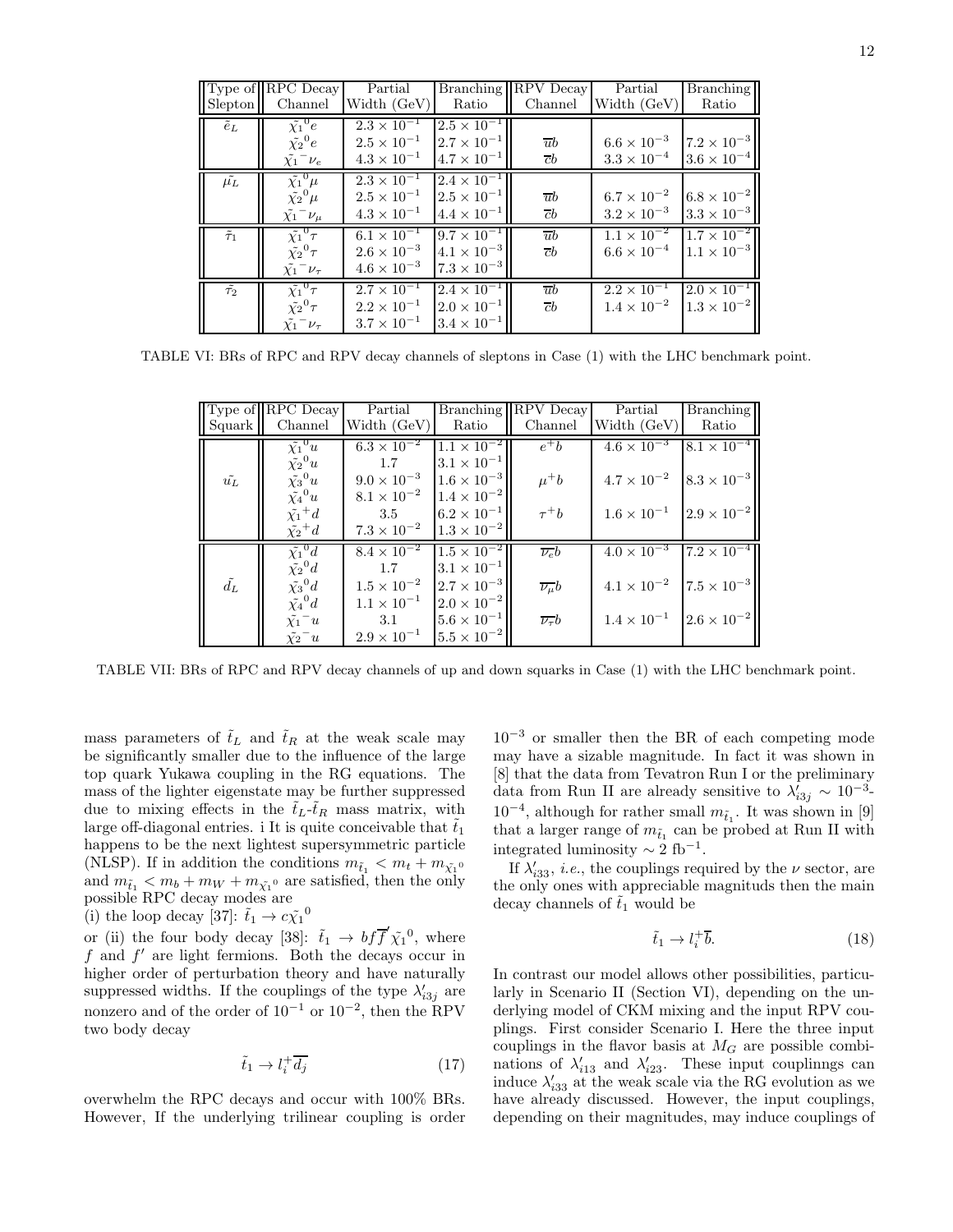|               | Type of RPC Decay    | Partial              | <b>Branching</b>     | RPV Decay             | Partial              | <b>Branching</b>     |
|---------------|----------------------|----------------------|----------------------|-----------------------|----------------------|----------------------|
| Squark        | Channel              | Width (GeV)          | Ratio                | Channel               | Width (GeV)          | Ratio                |
|               | $\tilde{\chi_1}^0 b$ | $1.7 \times 10^{-1}$ | $4.8 \times 10^{-2}$ | $e^-u$                | $5.6 \times 10^{-4}$ | $1.6 \times 10^{-4}$ |
|               | $\tilde{\chi_2}^0 b$ | 1.5                  | $4.1 \times 10^{-1}$ | $\mu u$               | $5.8 \times 10^{-3}$ | $1.6 \times 10^{-3}$ |
| $\tilde{b}_1$ | $\tilde{\chi_3}^0 b$ | $8.8\times10^{-2}$   | $2.5 \times 10^{-2}$ | $\tau u$              | $2.0\times10^{-2}$   | $5.7 \times 10^{-3}$ |
|               | $\tilde{\chi_4}^0 b$ | $8.2 \times 10^{-2}$ | $2.3 \times 10^{-2}$ | $\overline{\nu_e}d$   | $4.8\times10^{-4}$   | $1.4\times10^{-4}$   |
|               | $\tilde{\chi_1}^-t$  | $1.7\,$              | $4.8\times10^{-1}$   | $\overline{\nu_\mu}d$ | $4.9 \times 10^{-3}$ | $1.4 \times 10^{-3}$ |
|               | $\tilde{\chi_2}^-t$  | does not             | occur                | $\nu_{\tau}d$         | $1.7 \times 10^{-2}$ | $4.8 \times 10^{-3}$ |
|               |                      |                      |                      | ec                    | $2.8 \times 10^{-5}$ | $7.9 \times 10^{-6}$ |
|               |                      |                      |                      | $\mu c$               | $2.8\times10^{-4}$   | $7.9 \times 10^{-5}$ |
|               |                      |                      |                      | $\tau c$              | $1.3 \times 10^{-3}$ | $3.6 \times 10^{-4}$ |
|               | $\tilde{\chi_1}^0 b$ | $2.0 \times 10^{-1}$ | $1.3 \times 10^{-1}$ | eu                    | $3.8 \times 10^{-3}$ | $2.4 \times 10^{-3}$ |
|               | $\tilde{\chi_2}^0 b$ | $7.4 \times 10^{-2}$ | $4.7 \times 10^{-2}$ | $\mu u$               | $3.9 \times 10^{-2}$ | $2.5 \times 10^{-2}$ |
| $\tilde{b}_2$ | $\tilde{\chi_3}^0 b$ | $1.8\times10^{-1}$   | $1.1 \times 10^{-1}$ | $\tau u$              | $1.4 \times 10^{-1}$ | $8.8 \times 10^{-2}$ |
|               | $\tilde{\chi_4}^0 b$ | $1.9\times10^{-1}$   | $1.2 \times 10^{-1}$ | $\overline{\nu_e}d$   | $3.3\times10^{-3}$   | $2.1 \times 10^{-3}$ |
|               | $\tilde{\chi_1}^-t$  | $9.0\times10^{-2}$   | $5.8 \times 10^{-2}$ | $\overline{\nu_\mu}d$ | $3.4 \times 10^{-2}$ | $2.2 \times 10^{-2}$ |
|               | $\tilde{\chi_2}^-t$  | $4.8 \times 10^{-1}$ | $3.1 \times 10^{-1}$ | $\nu_{\tau}d$         | $1.2 \times 10^{-1}$ | $7.6 \times 10^{-2}$ |
|               |                      |                      |                      | ec                    | $1.9 \times 10^{-4}$ | $1.2 \times 10^{-4}$ |
|               |                      |                      |                      | $\mu c$               | $1.9 \times 10^{-3}$ | $1.2 \times 10^{-3}$ |
|               |                      |                      |                      | $\tau c$              | $8.6 \times 10^{-3}$ | $5.5 \times 10^{-3}$ |

TABLE VIII: BRs of RPC and RPV decay channels of bottom squarks in Case (1) with the LHC benchmark point.

the type  $\overline{\lambda}'_{i33}$  involving charged lepton interactions via the CKM rotation which could be much larger than the same couplings relevant for the  $\nu$  sector via RG evolution only. This is a more likely situation for input couplings with possibly larger magnitudes as in Case 1.

These  $\overline{\lambda}'_{i33}$  couplings trigger top squark decay. Maximum possible values of these couplings at the weak scale are:

$$
\lambda'_{133} = 8.0 \times 10^{-4}, \ \lambda'_{233} = 2.4 \times 10^{-3}, \ \lambda'_{333} = 4.6 \times 10^{-3}.
$$
\n(19)

The RPV decay modes will still be  $\tilde{t}_1 \to l_i^+ \overline{b}$ . The complete dominance of RPV decays, however, would strongly indicate the relatively large input couplings at the GUT scale.

For the purpose of illustrating the competition between RPC and RPV decay modes, we prefer to use somewhat scaled down values of the RPV couplings of Case (1) [otherwise the RPV decay modes will be overwhelmingly large]. The input values as well as the BRs are presented in Table IX. For Case (2), on the other hand, the upper limits of the input couplings  $\lambda'_{i23}$  are much smaller in magnitude ( $\sim 10^{-3}$ ), and the CKM rotated  $\overline{\lambda}'_{i33}$  couplings generated by them would be naturally  $\sim 10^{-4}$  or smaller. Thus the possibility of competition among RPC and RPV is better in this case, see Table X. We use the Tevatron benchmark values, but let us emphasize that the stop signals will be much more prominent at the LHC.

In scenario II the situation is even more intriguing. For a discussion we refer the reader to Section VI.

| Type of       | Decay                                        | RPV coupling                                                                                     | Branching |
|---------------|----------------------------------------------|--------------------------------------------------------------------------------------------------|-----------|
|               | Squark Channel                               | and strength                                                                                     | Ratio     |
|               | $\tilde{t}_1 \rightarrow \tilde{\chi_1}^0 c$ |                                                                                                  | 15.5%     |
|               |                                              | $\tilde{t}_1 \rightarrow e^+ b \mid \overline{\lambda}'_{133} : 8.0 \times 10^{-4}$              | 18.5%     |
| $\tilde{t}_1$ |                                              | $\tilde{t}_1 \rightarrow \mu^+ b \left  \overline{\lambda}'_{233} : 1.03 \times 10^{-3} \right $ | 30.7%     |
|               |                                              | $\tilde{t}_1 \rightarrow \tau^+ b \mid \overline{\lambda}'_{333} : 1.1 \times 10^{-3}$           | 35.0%     |

TABLE IX: The lighter top squark BR into RPC and RPV channels. The input is as in Case (1), with couplings at the mass basis and at  $M_W$ . The benchmark point is that of Tevatron  $(2a)$ .

| $ Type\ of $  | Decay                                        | RPV coupling                                                                                                                                                                                                                                                 | Branching                         |
|---------------|----------------------------------------------|--------------------------------------------------------------------------------------------------------------------------------------------------------------------------------------------------------------------------------------------------------------|-----------------------------------|
| Squark        | Channel                                      | and strength                                                                                                                                                                                                                                                 | Ratio                             |
| $\tilde{t}_1$ | $\tilde{t}_1 \rightarrow \tilde{\chi_1}^0 c$ | $\tilde{t}_1 \rightarrow e^+ b \mid \overline{\lambda}'_{133} : 1.3 \times 10^{-4}$<br>$\tilde{t}_1 \to \mu^+ b \,  \overline{\lambda}'_{233} : 1.3 \times 10^{-4}$<br>$\tilde{t}_1 \rightarrow \tau^+ b \mid \overline{\lambda}_{333}': 1.3 \times 10^{-4}$ | 34.2\%<br>21.8%<br>21.8%<br>21.8% |

TABLE X: The same as Table IX, but with Case (2) input and Tevatron (2b) benchmark.

## F. Some interesting signals with sizable number of events at the Tevatron and the LHC

Our aim is to propose some signals, in addition to LSP decays, which indicate the direct RPV decay of at least one sfermion. A signal arising from sfermionantisfermion pair production followed by direct RPV decays of both is not suitable for this purpose because of obvious backgrounds. Slepton pair production, for example, would lead to final states with jets only (see Ta-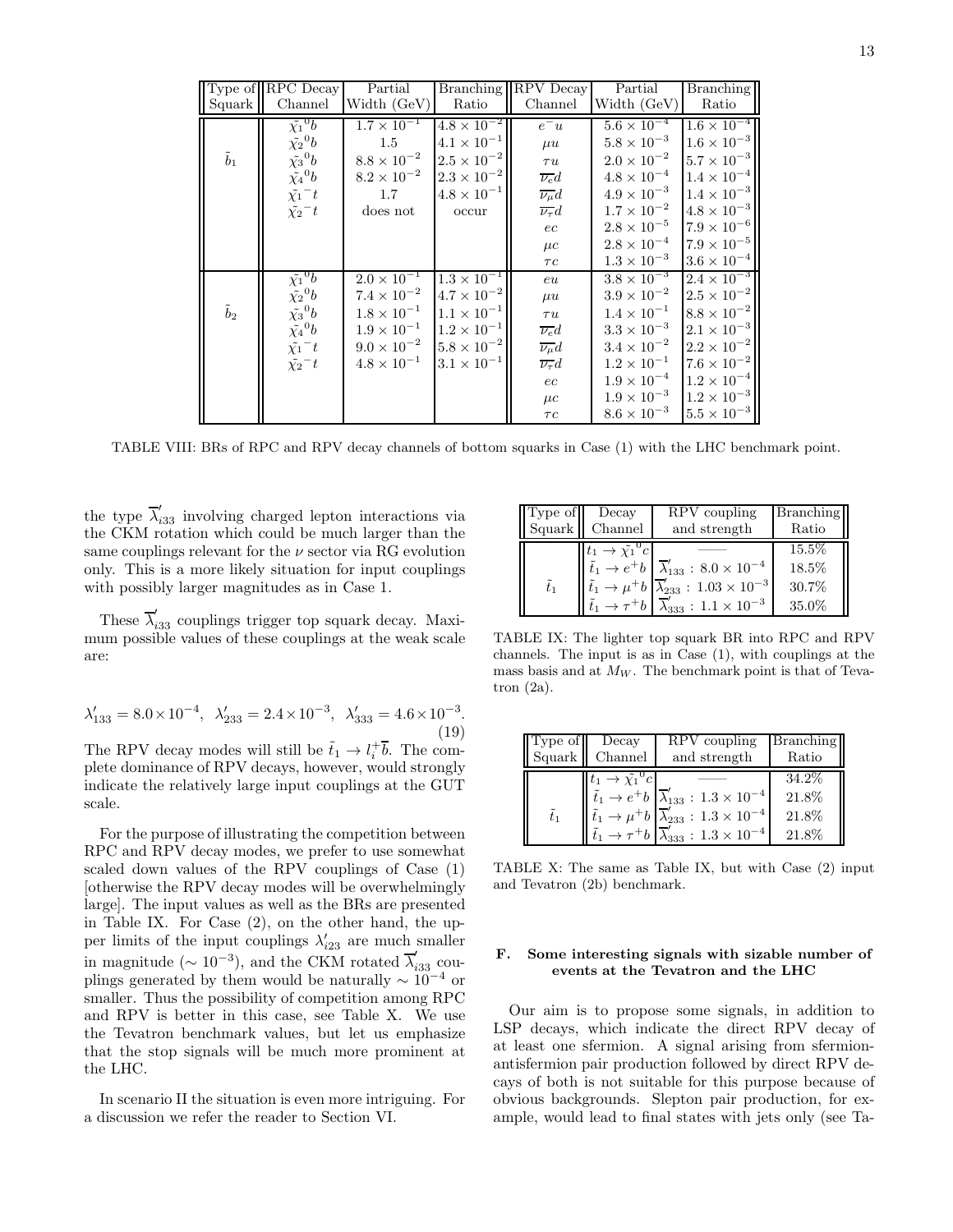| Channel | Decay modes of                                                                             |      | No. of Channel | Decay modes of                                                                             | No. of |
|---------|--------------------------------------------------------------------------------------------|------|----------------|--------------------------------------------------------------------------------------------|--------|
| number  | stop pair                                                                                  |      | events number  | stop pair                                                                                  | events |
| 1.      | $t_1 \rightarrow \tau^+ b$                                                                 | 3403 | 2.             | $t_1 \rightarrow \overline{\tau^+ b}$                                                      | 5647   |
|         | $\tilde{t_1}^* \rightarrow e^- \overline{b}$                                               |      |                | $\tilde{t_1}^* \rightarrow \mu^- \overline{b}$                                             |        |
| 3.      | $t_1 \rightarrow \mu^+ \overline{b}$                                                       | 2985 | 4.             | $t_1 \rightarrow \tau^+ b$                                                                 | 80     |
|         | $\tilde{t_1}^* \rightarrow e^- \overline{b}$                                               |      |                | $\tilde{t_1}^* \to \tilde{\chi_1}^0 \overline{c} \to e^+ b \overline{c} \ \overline{u}$    |        |
| 5.      | $t_1 \rightarrow \tau^+ b$                                                                 | 413  | 6.             | $t_1 \rightarrow e^+b$                                                                     | 75     |
|         | $\tilde{t_1}^* \to \tilde{\chi_1}^0 \overline{c} \to \tau^+ b \overline{c} \ \overline{u}$ |      |                | $\tilde{t_1}^* \to \tilde{\chi_1}^0 \overline{c} \to \mu^+ b \overline{c} \ \overline{u}$  |        |
| 7.      | $t_1 \rightarrow \mu^+ b$                                                                  | 125  | 8.             | $t_1 \rightarrow \mu^+ b$                                                                  | 363    |
|         | $\tilde{t_1}^* \to \tilde{\chi_1}^0 \overline{c} \to \mu^+ b \overline{c} \ \overline{u}$  |      |                | $\tilde{t_1}^* \to \tilde{\chi_1}^0 \overline{c} \to \tau^+ b \overline{c} \ \overline{u}$ |        |
| 9.      | $t_1 \rightarrow e^+b$                                                                     | -218 | 10.            | $t_1 \rightarrow \tau^+ b$                                                                 | 142    |
|         | $\tilde{t_1}^* \to \tilde{\chi_1}^0 \overline{c} \to \tau^+ b \overline{c} \ \overline{u}$ |      |                | $\tilde{t_1}^* \to \tilde{\chi_1}^0 \overline{c} \to \mu^+ b \overline{c} \ \overline{u}$  |        |

TABLE XI: Number of events coming from stop-antistop pair production at Tevatron for final states involving dileptons with (i) like sign and same flavor; (ii) like sign and different flavor; and (iii) unlike sign and different flavor. The dilepton signal is accompanied by two jets. The charge conjugated states are also included. The input parameters are of Case (1), Tevatron benchmark (2a), with  $\tilde{m}_{t_1} = 135.5$  GeV. The stop pair production cross-section is 2.92 pb. We use the data of table IX and IV.

| Channel        | Decay modes of                                                                             |      | No. of Channel | Decay modes of                                                                             | No. of |
|----------------|--------------------------------------------------------------------------------------------|------|----------------|--------------------------------------------------------------------------------------------|--------|
| number         | stop pair                                                                                  |      | events number  | stop pair                                                                                  | events |
| $\mathbf{1}$ . | $\tilde{t_1} \rightarrow \tau^+ b$                                                         | 3482 | 2.             | $t_1 \rightarrow \tau^+ b$                                                                 | 3482   |
|                | $\tilde{t_1}^* \rightarrow e^- \overline{b}$                                               |      |                | $\tilde{t_1}^* \rightarrow \mu^- \overline{b}$                                             |        |
| 3.             | $t_1 \rightarrow \overline{\mu^+ b}$                                                       | 3482 | 4.             | $t_1 \rightarrow e^+ b$                                                                    | 240    |
|                | $\tilde{t_1}^* \rightarrow e^- \overline{b}$                                               |      |                | $\tilde{t_1}^* \to \tilde{\chi_1}^0 \overline{c} \to \mu^+ b \overline{c} \overline{c}$    |        |
| 5.             | $\tilde{t}_1 \rightarrow \tau^+ b$                                                         | 328  | 6.             | $\tilde{t}_1 \rightarrow \tilde{\chi_1}^0 c \rightarrow \tau^+ b \overline{c} c$           | 31     |
|                | $\tilde{t_1}^* \to \tilde{\chi_1}^0 \overline{c} \to \tau^+ b \overline{c} \ \overline{c}$ |      |                | $\tilde{t_1}^* \to \tilde{\chi_1}^0 \overline{c} \to \tau^+ b \overline{c} \ \overline{c}$ |        |
| 7.             | $t_1 \rightarrow \mu^+ b$                                                                  | 240  | 8.             | $t_1 \rightarrow \tilde{\chi}_1^0 c \rightarrow \mu^+ b \overline{c} c$                    | 17     |
|                | $\tilde{t_1}^* \to \tilde{\chi_1}^0 \overline{c} \to \mu^+ b \overline{c} \overline{c}$    |      |                | $\tilde{t_1}^* \to \tilde{\chi_1}^0 \overline{c} \to \mu^+ b \overline{c} \overline{c}$    |        |
| 9.             | $t_1 \rightarrow e^+ b$                                                                    | 240  | 10.            | $t_1 \rightarrow \tilde{\chi}_1^0 c \rightarrow e^+ b \overline{c} c$                      | 17     |
|                | $\tilde{t_1}^* \to \tilde{\chi_1}^0 \overline{c} \to e^+ b \overline{c} \ \overline{c}$    |      |                | $\tilde{t_1}^* \to \tilde{\chi_1}^0 \overline{c} \to e^+ b \overline{c} \overline{c}$      |        |
| 11.            | $\tilde{t_1} \rightarrow \mu^+ b$                                                          | 328  | 12.            | $t_1 \rightarrow e^+b$                                                                     | 328    |
|                | $\tilde{t_1}^* \to \tilde{\chi_1}^0 \overline{c} \to \tau^+ b \overline{c} \ \overline{c}$ |      |                | $\tilde{t_1}^* \to \tilde{\chi_1}^0 \overline{c} \to \tau^+ b \overline{c} \overline{c}$   |        |
| 13.            | $t_1 \rightarrow e^+ b$                                                                    | 240  | 14.            | $t_1 \rightarrow \tau^+ b$                                                                 | 240    |
|                | $\tilde{t_1}^* \to \tilde{\chi_1}^0 \overline{c} \to \tau^+ b \overline{c} \ \overline{c}$ |      |                | $\tilde{t_1}^* \to \tilde{\chi_1}^0 \overline{c} \to \mu^+ b \overline{c} \overline{c}$    |        |

TABLE XII: Same as Table XI, but for Case (2) and Tevatron benchmark (2b), where  $\tilde{m}_{t_1} = 128.4 \text{ GeV}$ , and the stop pair production cross-section is 4.07 pb. We use the data of table X and V.

ble. VI) which will suffer from a huge QCD background. Squark-antisquark pairs decaying into isolated opposite sign dileptons (OSDs) of the same flavor and accompanied by bb jets may suffer from a large Drell-Yan background accompanied by QCD jets . However, final states with isolated like sign dilepton (LSD) pairs or dileptons carrying different flavors are expected to provide cleaner signals.

We discuss below some interesting signals arising from sparticle pair production and their subsequent decay. To estimate the number of events, we use an integrated luminosity of  $10^5$  pb<sup>-1</sup> at LHC and 9000 pb<sup>-1</sup> at Tevatron.

## 1. Signals from sfermion pair production

First we consider the dilepton plus dijet signals from direct RPV decays of the lighter top squark pair produced at the Tevatron. Even for the apparently unfavorable signal involving opposite sign dileptons (OSD) of the same flavor, the backgrounds can be suppressed by suitable cuts [8, 9]. We do not analyze this signal in this work. Rather, we analyze only those channels which result in either OSD of different flavor or LSD in the final state. We present in Tables XI and XII the number of events using the BRs in Tables II, III, IX, X. The number of events in several cases are quite encouraging. The reconstruction of the masses of the two top squarks when both decays directly to RPV channels was discussed in [9]. In some of the cases discussed, we need the reconstruction of the invariant masses of two sets: one with a lepton and a b-jet, and one with all other visible particles in the final state, such that the two reconstructed invariant masses agree with each other within certain tolerance limit. This establishes our signal.

Next we focus our attention on the final states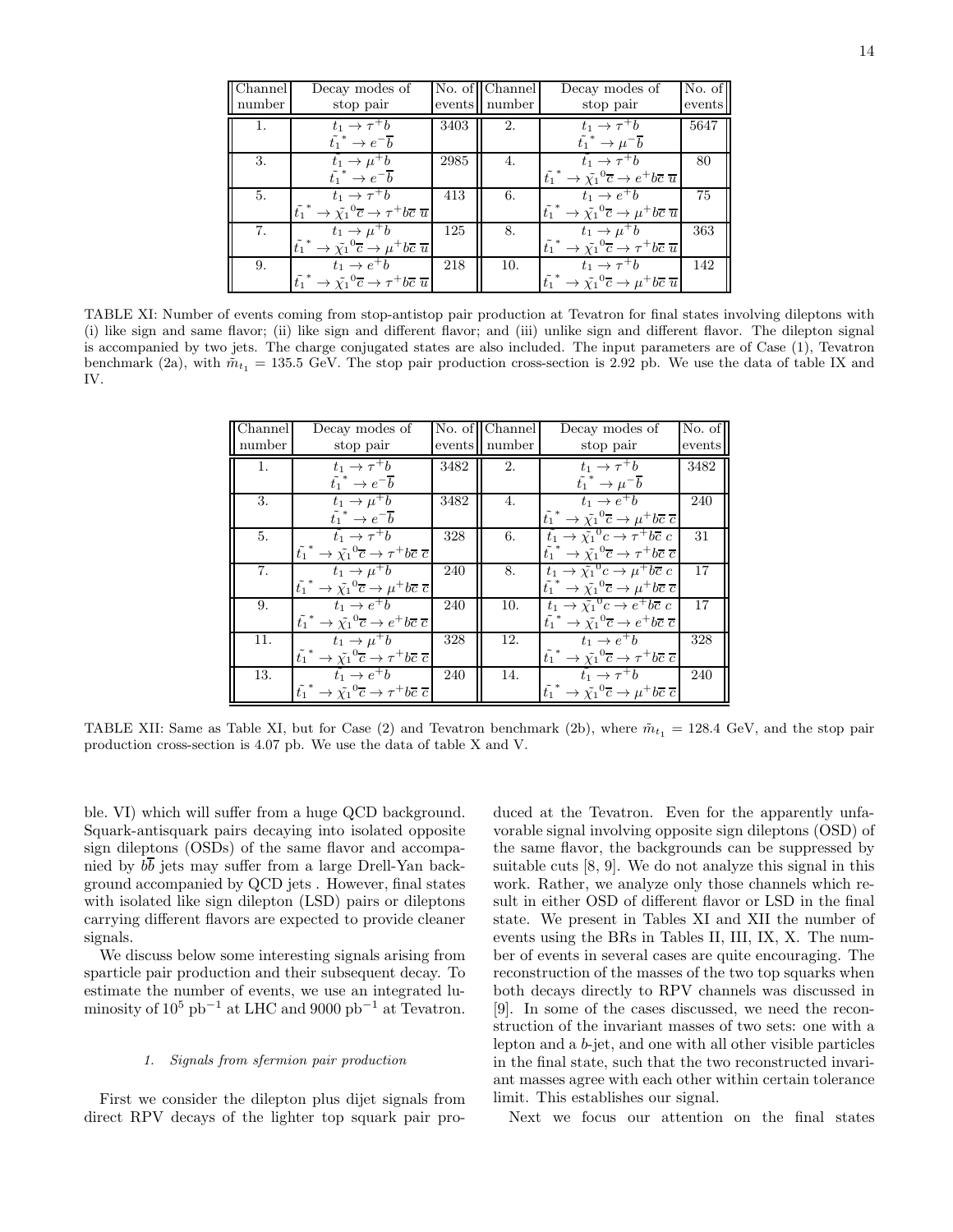$l_i^{\pm}l_j^{\pm}\overline{bb}(bb)+X$ , where X is the unobserved junk at LHC arising from initial states not involving top squarks. One of the isolated leptons in the like sign dilepton (LSD) pair comes from the RPC decay of a sfermion followed by the RPV decay of the produced LSP, which is a Majorana fermion and decays into leptons of both flavors with equal BRs. The other one comes from the direct RPV decay of the second member of the produced fermionantisfermion pair. Such final states may arise from several initial states listed in Tables XIII and XIV. The background to this signal is expected to be small due to the presence of the isolated LSDs without any accompanying missing energy. In principle the presence of the bb or  $\overline{bb}$  pair in the final state may also help to reduce the QCD background which always involve  $b\overline{b}$ . This is possible if lepton tagging and/or kaon tagging can distinguish between b and  $\overline{b}$  with reasonable efficiency. One can hope that this will be achieved since the study of CP violation in B-decays is an important component of LHC physics. The direct lepton number violating decay of one of the sfermions can be identified by reconstructing the invariant mass as in the case of the decaying top squarks.

From Table. VII it is clear that the squarks may dominantly decay into τs via the RPV channel while decays to  $e$  and  $\mu$  may be heavily suppressed. However, the BR of the muonic channel is still of the order of a few percent. Combining these informations one can estimate that a significant number of events of  $\tau - \mu$  type (of all charge combinations) can be seen. We have also presented in Table XIII (see last two rows)  $\tau^{\pm} \mu^{\pm} b \overline{b}$  events which are also expected to have small backgrounds. The signal size is already encouraging.

The production cross-section of slepton pairs is small at LHC. In spite of this, the signal may be important if the signal from the squarks are depleted due to the presence of gluinos lighter than the squarks. The LSD signal from  $\tau$  slepton pair production has apparently a small size, but this may be enhanced using larger values of  $\lambda'$  which are still allowed (so this is in some sense a conservative estimate).

### 2. Signals from gaugino pair production

The  $\tau^+\tau^+bb$  signals from gaugino pair production at LHC and Tevatron are presented in Table XV for Case(1) and in Table XVI for Case (2) input values. Sizable number of events are expected from  $\tilde{\chi_2}^0 \tilde{\chi_1}^+$  and  $\tilde{\chi_1}^+ \tilde{\chi_1}^$ pairs involving LSDs of a particular flavor.

We conclude this section by reiterating that all the input  $\lambda$ 's at  $M_G$  can in principle be determined by a fit to the oscillation data if at least a partial information about the RPC sector is available from collider experiments. This in turn will firmly predict the particle content of different final states as well as the relative abundance of various final states. The observation of these exciting signals will reveal the GUT scale physics lying at the origin of  $\nu$  masses and mixing angles.

# VI. MIXING IN THE DOWN QUARK SECTOR: PHENOMENOLOGY

Let us now discuss how far the neutrino data can be useful in constraining the RPV models in Scenario II with mixing in the down-quark sector,  $V = D_L = D_R$ ,  $U_L = U_R = 1$ . In this case the off-diagonal elements of the Yukawa coupling matrix  $Y_d$  are much larger than those in Scenario I (mixing restricted to the up quark sector only). As a result any input  $\lambda'$ -type couplings would lead to rather large values of  $\kappa_i$  and  $\lambda'_{i33}$  via RG evolution, in conflict with the upper bounds in [18] unless the magnitudes of the input couplings are too small to be of any phenomenological interest. This conclusion agrees with that of [20] although the latter was arrived at in a model with a single neutrino mass.

However, this argument hinges crucially on the RG evolution from the GUT scale to the weak scale in the mSUGRA model. In practice, the origin of SUSY breaking is not known. It is quite possible that SUSY is broken at a much lower scale (as, e.g., in the Gauge-mediated SUSY breaking models). For this type of models, not only the boundary conditions of the RG will be different but as a whole the evolution should have a less important role to play.

In view of the above uncertainties we take a more phenomenological point of view and assume that only a few relatively large  $\lambda'$  type couplings in the weak basis, not directly related to  $\nu$  physics, and bilinear parameters  $\kappa_i$ are generated at the weak scale by some new physics at the high scale, the nature of which is unknown. We will see whether it is possible to generate the suppressed  $\lambda'_{i33}$ type couplings relevant for the  $\nu$  sector via CKM rotation while the input couplings at the weak scale can still be sufficiently large to trigger interesting non-neutrino phenomenology.

In this case, the rotation to the mass eigenbasis is different from that in Scenario I. After rotation eq. (1) reads

$$
W_{\mu} = \tilde{\lambda}_{imp}^{\prime} N_i D_m D_p^c + \overline{\lambda}_{ip}^{\prime} E_i U_j D_p^c, \qquad (20)
$$

where the fields are in the mass basis, and

$$
\tilde{\lambda}'_{imp} = \lambda'_{ijk} V_{jm} V_{kp}^*,
$$
\n
$$
\overline{\lambda}'_{ijp} = \lambda'_{ijk} V_{kp}^*.
$$
\n(21)

Thus in contrast to Scenario I new couplings involving both neutral and charged lepton superfields can be induced by the input couplings via CKM rotations. The next task is to find out the possible minimal sets of input couplings at the weak scale which can serve our purpose.

Clearly, one can take  $\lambda'_{i33} \neq 0$  as the input, each one with upper limits of  $1.5 \times 10^{-4}$  approximately [18]. However, the induced couplings in this case will be so small that no interesting phenomenology outside the neutrino sector apart from LSP decay [32] and top squark decay [9] is viable.

Before we investigate other options, let us note that  $K^0 - \overline{K}{}^0$  mixing data predicts  $|\lambda'_{i12}\lambda'_{i21}| < 10^{-9}$  [13, 15]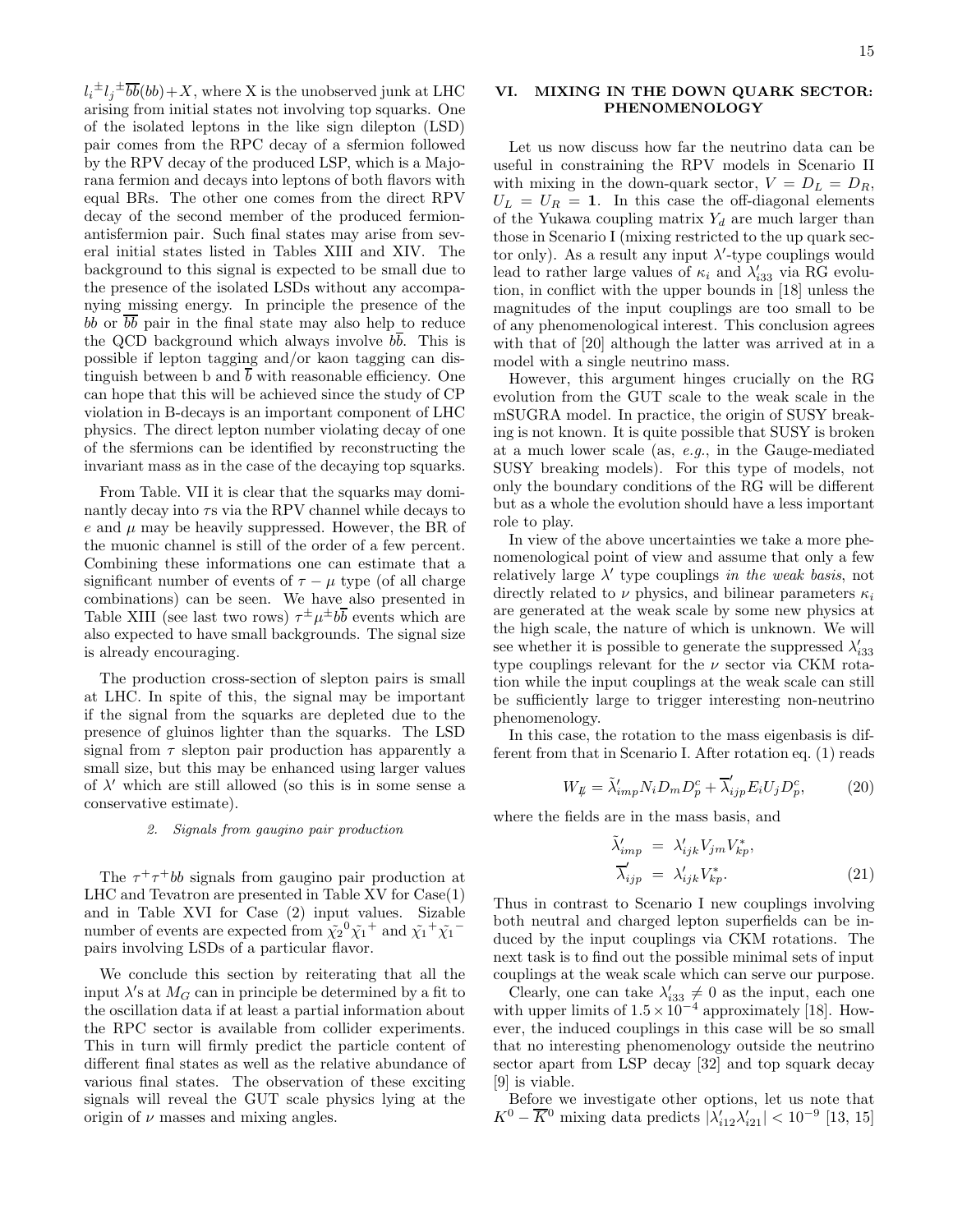| Channel Squark |                                | $\sigma$ (pb) | Decay mode of                                                                                                                                       | No of  |
|----------------|--------------------------------|---------------|-----------------------------------------------------------------------------------------------------------------------------------------------------|--------|
| number         | pair                           | at LHC        | the squarks                                                                                                                                         | events |
| $\mathbf{1}$ . | $\tilde{b_2}\tilde{b_2}^*$     | 0.54          | $b_2 \rightarrow \tau^- u$                                                                                                                          | 86     |
|                |                                |               | $\tilde{b_2}^* \rightarrow \overline{b} \tilde{\chi_1}^0 \rightarrow \tau^- u \overline{b} \ \overline{b}$                                          |        |
| 2.             | $\tilde{b_2}\tilde{b_2}^*$     |               | $b_2 \rightarrow \tau^- u$                                                                                                                          | 85     |
|                |                                |               | $\tilde{b_2}^* \to \overline{b_1} \tilde{\chi_2}^0 \to \overline{f} f \tilde{\chi_1}^0 \to \tau^- u \overline{b} \ \overline{b} \ \overline{f} \ f$ |        |
| 3.             | $\overline{b_1}\overline{b_1}$ | 0.77          | $b_1 \rightarrow \tau^- u$                                                                                                                          | 69     |
|                |                                |               | $\tilde{b_1}^* \to \overline{b} \tilde{\chi_2}^0 \to \overline{f} f \tilde{\chi_1}^0 \to \tau^- u \overline{b} \overline{b} \overline{f} f$         |        |
| 4.             | $\tilde{u_L} \tilde{u_L}^*$    | 0.61          | $\tilde{u_L}^* \rightarrow \tau^- \overline{b}$                                                                                                     | 208    |
|                |                                |               | $\tilde{u_L} \rightarrow u\tilde{\chi_2}^0 \rightarrow \overline{f} f\tilde{\chi_1}^0 \rightarrow \tau^- u\overline{b} \overline{b} \overline{f} f$ |        |
| 5.             | $\tilde{b_2}\tilde{b_2}^*$     |               | $\tilde{b_2}^* \rightarrow \mu^+ \overline{u}$                                                                                                      | 237    |
|                |                                |               | $b_2 \rightarrow \tau^- u$                                                                                                                          |        |
| 6.             | $\tilde{u_L} \tilde{u_L}^*$    |               | $\tilde{u_t}^* \rightarrow \tau^{-1}b$                                                                                                              | 32     |
|                |                                |               | $\tilde{u_L} \rightarrow \mu^+ b$                                                                                                                   |        |
| 7.             | $\tilde{u_L}\tilde{u_L}$       | 1.02          | $u_L \rightarrow \tau^+ b$                                                                                                                          | 49     |
|                |                                |               | $\tilde{u_L} \rightarrow \mu^+ b$                                                                                                                   |        |

TABLE XIII: Number of events arising from squark-antisquark pair production at LHC, with Case (1) input. Charge conjugate channels are included.

| Channel Slepton |                                  | $\sigma$ (pb)<br>number pair at LHC                       | Decay mode of<br>the sleptons                                                                                                                                                                         | $\overline{\text{No}}$ of<br>events |
|-----------------|----------------------------------|-----------------------------------------------------------|-------------------------------------------------------------------------------------------------------------------------------------------------------------------------------------------------------|-------------------------------------|
|                 |                                  | 1. $\tilde{\tau_2}^* \tilde{\tau_2}$ $5.2 \times 10^{-3}$ | $\tilde{\tau_2}^* \to u b$<br>$\tilde{\tau_2} \rightarrow \tau^- \tilde{\chi_1}^0 \rightarrow \tau^- \tau^- u \overline{b} \ \overline{b}$                                                            | 10                                  |
| 2.              | $\tilde{\tau_2}^*\tilde{\tau_2}$ |                                                           | $\tilde{\tau_2}^* \to u b$<br>$ \tilde{\tau_2} \rightarrow \tau^- \tilde{\chi_2}^0 \rightarrow \overline{f} f \tilde{\chi_1}^0 \rightarrow \tau^- \tau^- u \overline{b} \overline{b} \overline{f} f $ |                                     |

TABLE XIV: Same as Table XIII, for stau pair production.

(we drop the tilde from now, but these couplings are in the mass basis). Thus, one should not start with nonzero  $\lambda'_{i11}, \lambda'_{i22}, \lambda'_{i12}$  or  $\lambda'_{i21}$  (in the weak basis) as inputs. From eq. (21), it is clear that one must start with such small values as to be devoid of all phenomenological interests. The limiting value of all these four sets is  $1.4 \times 10^{-4}$  at the weak scale [18]. This translates to  $|\lambda'_{33}| < 2.8 \times$  $10^{-9}$ ,  $2.5 \times 10^{-7}$ , and  $2.6 \times 10^{-8}$  (for both  $\lambda'_{i12}$  and  $\lambda'_{i21}$ sets) respectively. Considering the symmetric nature of the magnitude of the CKM elements, one can start with either (i)  $\lambda'_{i13(i31)}$  or (ii)  $\lambda'_{i23(i32)}$  to be nonzero. At first, the couplings are set to be nonzero at the weak scale with such a value as to produce the limiting value of  $1.5 \times 10^{-4}$ for  $\lambda'_{i33}$ , and then rescaled, if necessary, so as to conform with the  $\Delta m_K$  constraint (this is a similar iteration as was done in Section II).

Case (i): The maximum value of  $\lambda'_{i23(i32)}$  to start with is  $3.6 \times 10^{-3}$ . After proper rotation, one obtains the couplings at the mass basis and finds  $|\lambda'_{i12}\lambda'_{i21}| < 4.5 \times$  $10^{-10}$ , so this choice is safe from the  $K^0 - \overline{K^0}$  constraint.

Case (ii): The neutrino data constrains  $\lambda'_{i13(i31)}$  to be less than 0.052, but one needs a scaling down by a factor of 9.7 to be in conformity with the  $K^0 - \overline{K}{}^0$  constraints. For all these cases every other constraint on product couplings is satisfied.

However, with such small couplings, one does not hope

to see an indirect non-neutrino signal of RPV. We mention again that for indirect signals of RPV, the individual couplings should be of the order of  $10^{-2}$  and the product couplings of the order of  $10^{-3}$ - $10^{-4}$ . Such possibilities do not exist for the option we have just discussed; but again, this is a model-dependent statement and should not hold for other models of CKM mixing.

Thus we conclude that irrespective of the details of the high scale physics it is impossible to generate the  $\lambda'_{i33}$  couplings of the benchmark scenario from relatively large, phenomenologically interesting input couplings at the weak scale and in the weak basis if (i) quark mixing is primarily restricted to the down quark sector, and (ii) the Yukawa matrix is symmetric.

Still, these couplings can induce novel channels of decay for the lighter stop quark and the lightest neutralino which are quite distinct for those in Scenario I. Two possible phenomenological inputs couplings in the flavor basis at the weak scale are  $\lambda'_{i31}$  or  $\lambda'_{i32}$ . Since these couplings themselves can trigger top squark decays, the physical couplings in the mass basis does not suffer any further suppression due to CKM rotation. The absence of bottom jets in the final state distinguishes the top squark decay from that in Scenario I. These signals have also been discussed in refs [8, 9].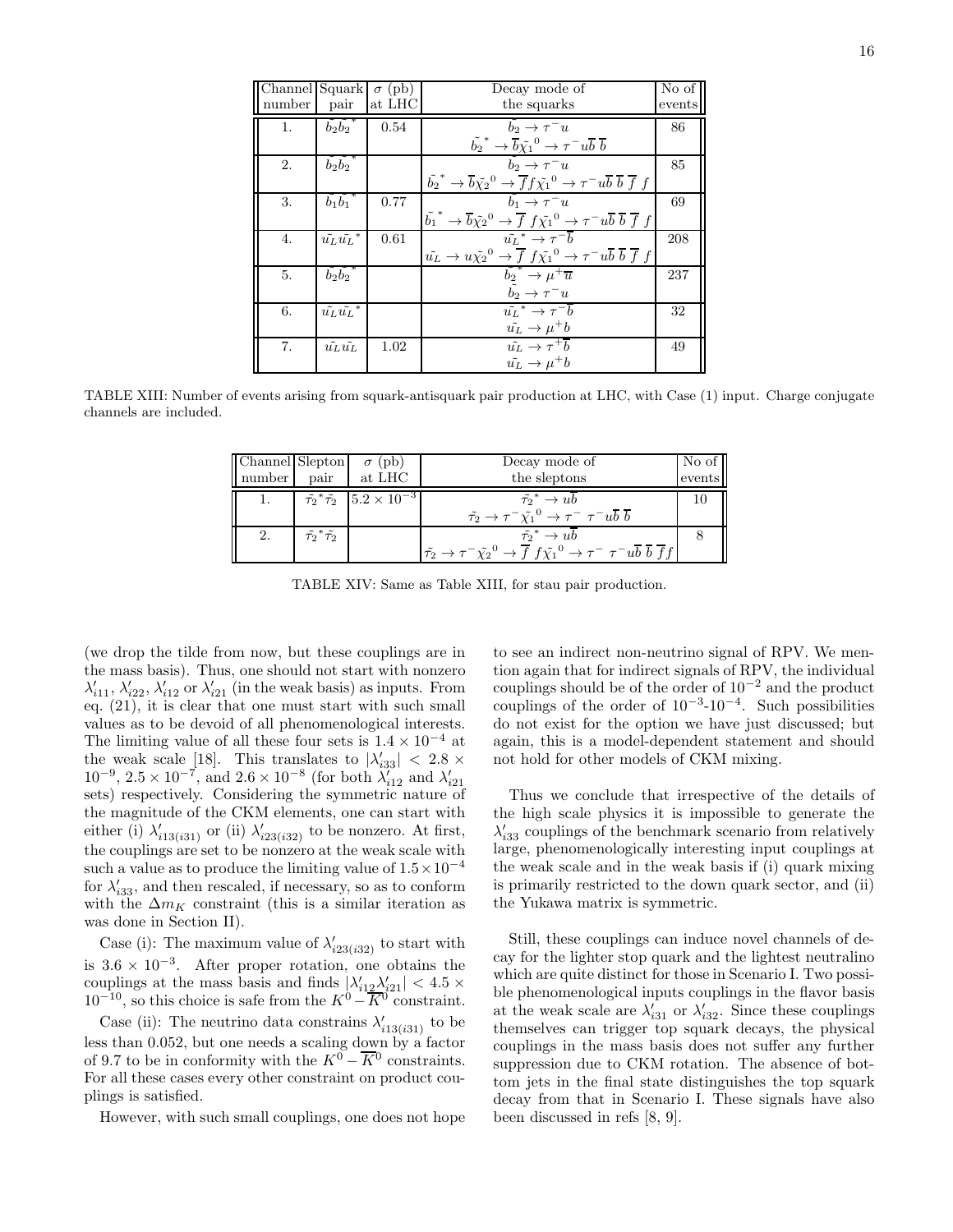|        |                                     | Channel Gaugino $\sigma$ (pb) at LHC | Decay channel of                                                                                                                   | No of events      |
|--------|-------------------------------------|--------------------------------------|------------------------------------------------------------------------------------------------------------------------------------|-------------------|
| number | pair                                | (Tevatron)                           | the gauginos                                                                                                                       | at LHC (Tevatron) |
| 1.     | $\tilde{\chi_1}^0 \tilde{\chi_1}^0$ | $9.3 \times 10^{-3}$                 | $\tilde{\chi_1}^0 \rightarrow \tau^- u \bar{b}$                                                                                    | 62                |
|        |                                     |                                      | $\tilde{\chi_1}^0 \rightarrow \tau^- u \overline{b}$                                                                               |                   |
| 2.     | $\tilde{\chi_2}^0 \tilde{\chi_2}^0$ | $2.1 \times 10^{-2}$                 | $\tilde{\chi_2}^0 \to \overline{f} f \tilde{\chi_1}^0 \to \tau^- u b \overline{f} f$                                               | 130               |
|        |                                     |                                      | $\tilde{\chi_2}^0 \to \overline{f} f \tilde{\chi_1}^0 \to \tau^- u \overline{b} \ \overline{f} f$                                  |                   |
| 3.     | $\tilde{\chi_2}^0 \tilde{\chi_1}^+$ | $5.3 \times 10^{-1}$                 | $\tilde{\chi_2}^0 \rightarrow \overline{f} f \tilde{\chi_1}^0 \rightarrow \tau^- u \overline{b} \ \overline{f} f$                  | 3350              |
|        |                                     | $(2.8 \times 10^{-1})$               | $\tilde{\chi_1}^+ \to \overline{f}_1$ $f_2 \tilde{\chi_1}^0 \to \tau^- u \overline{b} \ \overline{f}_1 \ f_2$                      | (186)             |
| 4.     | $\tilde{\chi_1}^+ \tilde{\chi_1}^-$ | $4.7 \times 10^{-1}$                 | $\tilde{\chi_1}^+ \to \overline{f}_1 f_2 \tilde{\chi_1}^0 \to \tau^- u \overline{b} \ \overline{f}_1 f_2$                          | 3100              |
|        |                                     | $3.2 \times 10^{-1}$                 | $\tilde{\chi_1}^ \rightarrow$ $f_1$ $\overline{f}_2 \tilde{\chi_1}^0$ $\rightarrow$ $\tau^- u \overline{b}$ $f_1$ $\overline{f}_2$ | (214)             |
| 5.     | $\tilde{\chi_2}^+ \tilde{\chi_2}^-$ | $2.3 \times 10^{-2}$                 | $\tilde{\chi_2}^+ \to \overline{f}_1 f_2 \tilde{\chi_1}^0 \to \tau^- u \overline{b} \ \overline{f}_1 f_2$                          | 152               |
|        |                                     |                                      | $\tilde{\chi_2}^ \rightarrow f_1 \overline{f}_2 \tilde{\chi_1}^0$ $\rightarrow \tau^- u \overline{b} f_1 \overline{f}_2$           |                   |

TABLE XV: Number of events from gaugino pair production for Case(1) input at LHC (Tevatron benchmark (1)) with the final state involving  $\tau^-\tau^-b\overline{b}+X$  (and charge conjugate channels).

| number | pair                                | Channel Gaugino $\sigma$ (pb) at LHC<br>(Tevatron) | Decay channel of<br>the gauginos                                                                                                                                                                                                                                 | No of events<br>at LHC (Tevatron) |
|--------|-------------------------------------|----------------------------------------------------|------------------------------------------------------------------------------------------------------------------------------------------------------------------------------------------------------------------------------------------------------------------|-----------------------------------|
| 1.     | $\tilde{\chi_2}^0 \tilde{\chi_2}^0$ | $2.1 \times 10^{-2}$                               | $\tilde{\chi_2}^0 \rightarrow \overline{f} f \tilde{\chi_1}^0 \rightarrow l_i^- c\overline{b} \ \overline{f} f$<br>$\rightarrow \overline{f} f \tilde{\chi_1}^0 \rightarrow l_i^- c\overline{b} \ \overline{f} f$<br>$\tilde{\chi_2}^0$                          | 54                                |
| 2.     | $\tilde{\chi_2}^0 \tilde{\chi_1}^+$ | $5.3 \times 10^{-1}$<br>$(2.9 \times 10^{-1})$     | $\tilde{\chi_2}^0 \rightarrow \overline{f} f \tilde{\chi_1}^0 \rightarrow l_i^- c\overline{b} \ \overline{f} f$<br>$\tilde{\chi_1}^+ \to \overline{f}_1 f_2 \tilde{\chi_1}^0 \to l_i^- c\overline{b} \ \overline{f}_1 f_2$                                       | 1500<br>(73)                      |
| 3.     | $\tilde{\chi_1}^+ \tilde{\chi_1}^-$ | $4.7 \times 10^{-1}$<br>$(3.2 \times 10^{-1})$     | $\tilde{\chi_1}^+ \to \overline{f}_1 f_2 \tilde{\chi_1}^0 \to l_i^- c\overline{b} \ \overline{f}_1 f_2$<br>$\tilde{\chi_1}^ \rightarrow$ $f_1$ $\overline{f}_2 \tilde{\chi_1}^0$ $\rightarrow$ $l_i^- c\overline{b}$ $f_1$ $\overline{f}_2$                      | 1318<br>(85)                      |
| 4.     | $\tilde{\chi_2}^+ \tilde{\chi_2}^-$ | $2.3 \times 10^{-2}$                               | $\tilde{\chi_2}^+ \rightarrow \overline{f}_1$ $f_2 \tilde{\chi_1}^0 \rightarrow l_i^- c \overline{b} \ \overline{f}_1$ $f_2$<br>$\tilde{\chi_2}^ \rightarrow$ $f_1$ $\overline{f}_2 \tilde{\chi_1}^0$ $\rightarrow$ $l_i^- c\overline{b}$ $f_1$ $\overline{f}_2$ | 64                                |

TABLE XVI: Same as Table XV, but for Case (2) input, and benchmark (1) for Tevatron.

### VII. CONCLUSION

In conclusion we reiterate that three relatively large input couplings of  $\lambda'_{ijk}$  type in the flavor basis at  $M_G$ each bearing a different lepton index can generate at the weak scale via RG evolution several additional  $\lambda'$ -type couplings in the same basis (see Section III) with naturally suppressed magnitudes. This occurs due to the flavor violation inevitable in any model due to quark mixing. Also generated are three lepton number violating bilinear terms  $\kappa_i$ . These bilinears and three induced  $\lambda'_i$ bilinear terms  $\kappa_i$ . These bilinears and time induced  $\lambda_{i33}$  couplings can explain the  $\nu$  oscillation data [18]. The upperbounds  $\lambda'_{i33}$  <  $1.5 \times 10^{-4}$  and  $\kappa_i$  <  $1.2 \times 10^{-4}$ obtained from neutrino data can be translated into upper bounds on the input couplings at  $M<sub>G</sub>$ . In spite of the severe constraints from the  $\nu$  sector these input couplings are allowed to be reasonably large. When evolved to the weak scale and then rotated to the mass basis the corresponding physical couplings can trigger several interesting signals, which are not expected in models where the couplings in the  $\nu$  sector are the only ones with appreciable magnitude.

In order to illustrate these ideas we study the RG equations of the RPV mSUGRA model along with some models of the quark mixing matrix [20, 25]. In models with quark mixing occuring in the up sector (Scenario I) we

find that a minimal set of any three couplings, chosen from the group  $\lambda'_{i13}$  and  $\lambda'_{i23}$ , each with a different lepton index can serve the purpose. For the input set  $\lambda'_{i13}$  (Case 1), the oscillation data as well as other low energy constraints [4, 16] lead to the upper bounds  $\lambda'_{113} < 0.0064$ ,  $\lambda'_{213}$  < 0.019,  $\lambda'_{313}$  < 0.039 at  $M_G$  for  $m_{\tilde{b}_R} = 100$  GeV (see Sections III and IV). Rare  $\tau$  decays with BRs close to the current experimental bounds are allowed in this case (see Table I). For the input set  $\lambda'_{i23}$  (Case 2), the bounds on the input couplings are more stringent, and hence no interesting rare weak process can be mediated by such small couplings. For the mixed choice  $\lambda'_{123}$ ,  $\lambda'_{213}$ and  $\lambda'_{313}$ , the rare decay  $K \to \pi \nu \overline{\nu}$  with BR close to the current experimental upper limit are consistent with the bounds on the input couplings.

LSP decays with characteristic BRs occur for all choices of GUT scale inputs. For Case 1 LSP decays into a charged lepton accompanied by a b-jet and a light quark jet is the distinctive signal (Table II) . In Case 2 two heavy flavor jets  $(c \text{ and } b)$  accompany the charged lepton (Table III). The relative abundance of the final states with different leptons can indicate the relative strengths of the inputs at  $M_G$ .

The lighter top squark decays in RPV channels can naturally compete with its RPC decays in models of  $\nu$ mass provided this sparticle happens to be the NLSP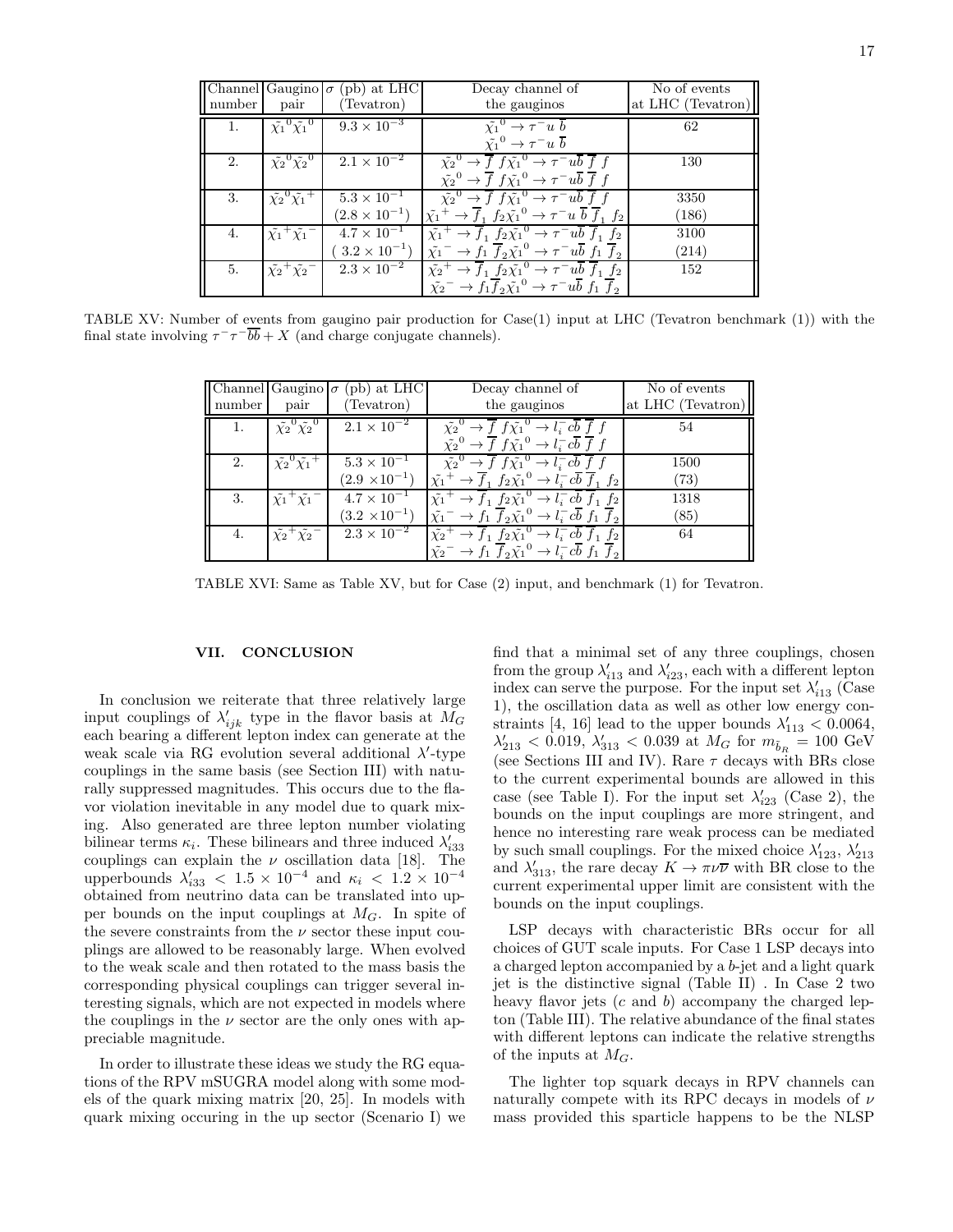[8, 9]. In Case 1, due to the relatively large upper bounds on the input RPV couplings, RPV can overwhelm RPC decays in a large region of the parameter space. However, if the input couplings (in particular the one involving  $\tau$ ) are somewhat smaller than the upper bounds, competition between RPV and RPC modes may show up (Table VII). Competition among the RPV and RPC decays are more probable in Case 2 (Table VIII).

In Case 1 the upper bounds on the RPV couplings are consistent with direct RPV decays of other squarks and leptons with sizable BRs (Tables IV-VI). The above decays can lead to several low background signals both at the Tevatron and at the LHC. At Tevatron gaugino pair production followed by the LSP decay can lead to interesting signals (Tables XV and XVI).

Top squark pair production at Tevatron followed by direct RPV decays of both the sparticles into an OSD pair of same flavor and jets have been discussed in [8, 9]. In this paper we consider the signals with isolated LSD pairs and isolated dileptons of different flavors (Tables IX and X corresponding to Case 1 and Case 2, respectively). Both are expected to be low background signals and our numerical estimates indicate large number of events. Obviously a huge signal at LHC is anticipated.

Gaugino pair production followed by LSP decays can provide the signals similar to the ones discussed in the last paragraph. Even at the Tevatron a healthy size of the signal is expected in both Case 1 and 2 (Tables XIII and XIV). The prospect of observing these signals at the LHC is even better (Tables XV and XVI).

Interesting signals arising from sfermion-antisfermion pair production followed by the direct RPV decay of one and indirect RPV decay of the other can lead to signals

- [1] Y. Fukuda et al., Phys. Rev. Lett. 81, 1562 (1998) (atmospheric), S. Fukuda et al., Phys. Rev. Lett. 86, 5651 (2001), Q.R. Ahmed et al., Phys. Rev. Lett. 89, 011301 (2002), Phys. Rev. Lett. 89, 011302 (2002) (solar), M. Apollonio et al., Eur. Phys. J. C 27, 331 (2003), K. Eguchi et al., Phys. Rev. Lett. 90, 021802 (2003) (reactor), M.H. Ahn, Phys. Rev. Lett. 90, 041801 (2003) (long-baseline).
- [2] M. Gell-Mann, P. Ramond, and R. Slansky, in Supergravity, ed. D. Freedman and P. van Nieuwenhuizen (North-Holland, Amsterdam, 1979), p. 315; T. Yanagida, in Proc. of the Workshop on Unified Theory and Baryon Number in the Universe, ed. O. Sawada and A. Sugamoto (KEK, Japan, 1979); R. Mohapatra and G. Senjanovic, Phys. Rev. Lett. 44, 912 (1980), Phys. Rev. D 23, 165 (1981).
- [3] Some excellent reviews and text books are: H.P. Nilles, Phys. Rep. 110, 1 (1984); H.E. Haber and G.L. Kane, Phys. Rep. 117, 75 (1985); J. Wess and J. Bagger, Supersymmetry and Supergravity, 2nd ed., (Princeton, 1991); K. Intriligator and N. Seiberg, hep-ph/9509066; J.D. Lykken, hep-ph/9612114; S.P. Martin, hep-ph/9709356; N. Polonsky, hep-ph/0108236. M. Drees, R.M. Godbole,

with decent magnitudes at LHC (Tables XI and XII).

If, on the other hand, a model of the CKM matrix with mixing in the down quark sector (Scenario II) is considered, an mSUGRA type model with phennomenologically interesting, large input RPV couplings at  $M_G$ not directly related to the  $\nu$  sector is not viable. If attention is paid to the  $\nu$  constraint the input couplings at  $M_G$  are destined to be highly suppressed (Section VI)

We next consider a phenomenological model with relatively large weak scale RPV parameters in the flavor basis induced by some high scale physics, the nature of which is presently unknown. Even if the induced trilinear couplings are not directly related to the neutrino sector, the  $\lambda'_{i33}$  couplings can be generated in the mass basis via CKM rotations. One can start with either (i)  $\lambda'_{i13(i31)}$ or (ii)  $\lambda'_{i23(i32)}$  to be nonzero in the flavor basis at the weak scale. Unfortunately CKM rotations of these inputs not only generate the couplings required by the  $\nu$ sector consistent with their upper limits, but also generate other dangerously large couplings leading to unaccetably large  $K^0 - \overline{K}{}^0$  mixing amplitude. Consequently such inputs must have small magnitudes not interesting for rare weak decays or direct RPV decays of squarks or sleptons. However top squark and LSP decays occur with characteristics quite different from the ones discussed for Scenario I (Section VI).

### VIII. ACKNOWLEDGEMENTS

AK was supported by the project no. SR/S2/HEP-15/2003 of DST, Govt. of India.

and P. Roy, Theory and Phenomenology of Sparticles (World Scientific, 2005).

- [4] For reviews on R-parity violating SUSY couplings and original references, see, e.g., H.K. Dreiner, in Perspectives on Supersymmetry, ed. G.L. Kane, World Scientific (hepph/9707435); M. Chemtob, hep-ph/0406029; R. Barbier et al., hep-ph/0406039.
- [5] C.S. Aulakh and R.N. Mohapatra, Phys. Lett. **B119**, 136 (1982); L.J. Hall and M. Suzuki, Nucl. Phys. B231, 419 (1984); J.R. Ellis et al., Phys. Lett. B150, 142 (1985); G.G. Ross and J.W. Valle, Phys. Lett. B151, 375 (1985); S. Dawson, Nucl. Phys. B261, 297 (1985); R. Barbieri et al., Phys. Lett. B252, 251 (1990); A.S. Joshipura and M. Nowakowski, Phys. Rev. D 51, 2421 (1995); F.M. Borzumati et al., Phys. Lett. B384, 123 (1996); Y. Grossman and H.E. Haber, Phys. Rev. Lett. 78, 3438 (1997), Phys. Rev. D 59, 093008 (1999); S. Davidson and M. Losada, J. High Energy Physics 0005, 021 (2000). Also see S. Rakshit, Mod. Phys. Lett. A19, 2239 (2004), and reference [15] therein.
- [6] A. Datta and B. Mukhopadhyaya, Phys. Rev. Lett. 85, 248 (2000); D. Restrepo, W. Porod and J.W.F. Valle, Phys. Rev. D 64, 055011 (2001).